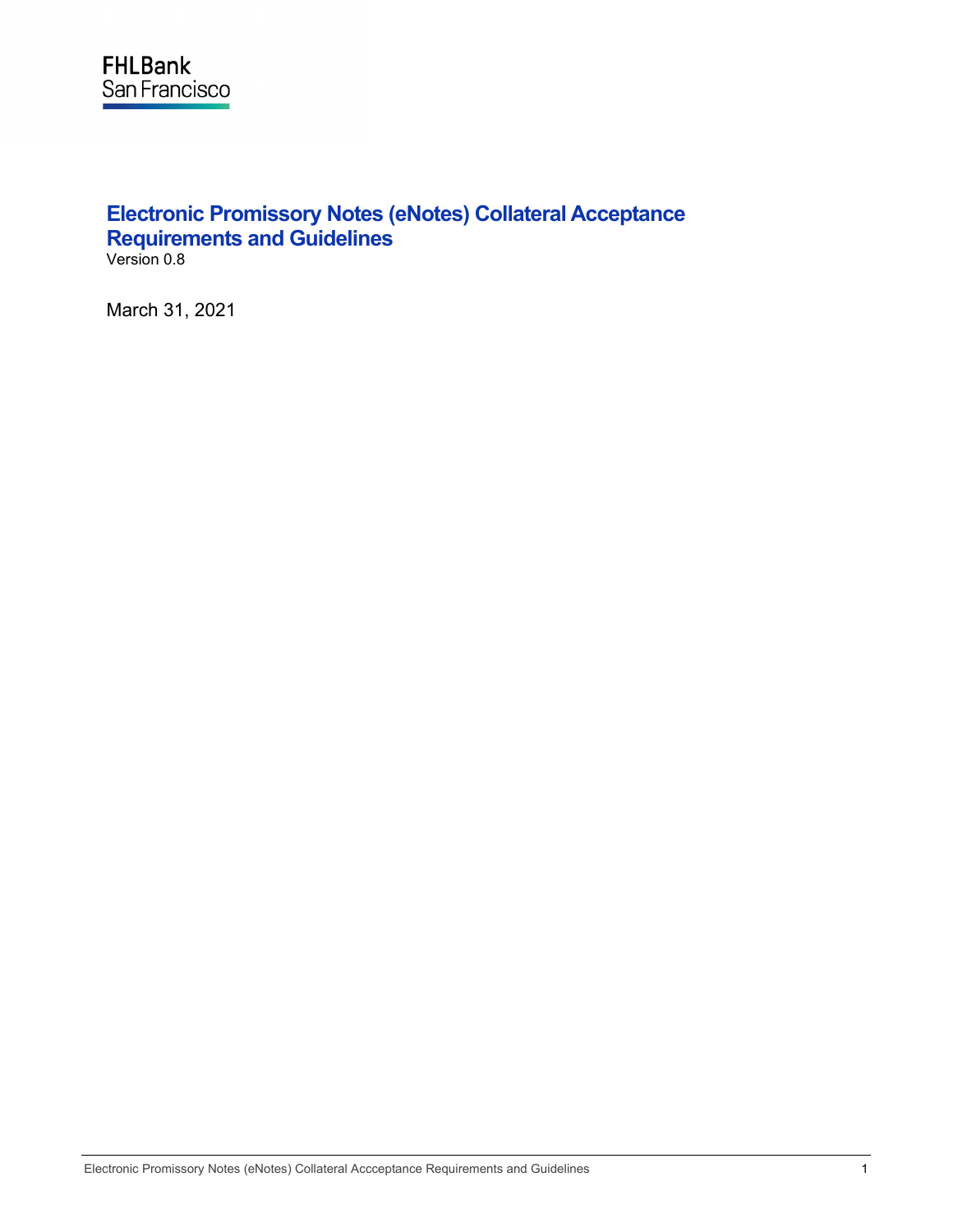# **Table of Contents**

| 1              |      |                                                                          |  |
|----------------|------|--------------------------------------------------------------------------|--|
| $\mathbf 2$    |      |                                                                          |  |
| 3              |      |                                                                          |  |
| 4              |      |                                                                          |  |
| 5              |      |                                                                          |  |
|                | 5.1  |                                                                          |  |
|                | 5.2  |                                                                          |  |
|                | 5.3  |                                                                          |  |
|                | 5.4  |                                                                          |  |
|                | 5.5  |                                                                          |  |
|                | 5.6  | Attaching/Logically Associating an eSignature to an Electronic Record7   |  |
|                | 5.7  |                                                                          |  |
|                | 5.8  |                                                                          |  |
|                | 5.9  |                                                                          |  |
|                | 5.10 |                                                                          |  |
| 6              |      |                                                                          |  |
|                | 6.1  |                                                                          |  |
|                | 6.2  |                                                                          |  |
|                | 6.3  |                                                                          |  |
|                | 6.4  |                                                                          |  |
|                | 6.5  |                                                                          |  |
|                | 6.6  |                                                                          |  |
|                | 6.7  |                                                                          |  |
|                | 6.8  |                                                                          |  |
|                | 6.9  |                                                                          |  |
| $\overline{7}$ |      |                                                                          |  |
|                | 7.1  |                                                                          |  |
|                | 7.2  |                                                                          |  |
|                | 7.3  |                                                                          |  |
|                | 7.4  |                                                                          |  |
|                | 7.5  |                                                                          |  |
|                | 7.6  |                                                                          |  |
| 8              |      | <b>MERS<sup>®</sup></b> (Mortgage Electronic Registration Systems, Inc.) |  |
|                | 8.1  |                                                                          |  |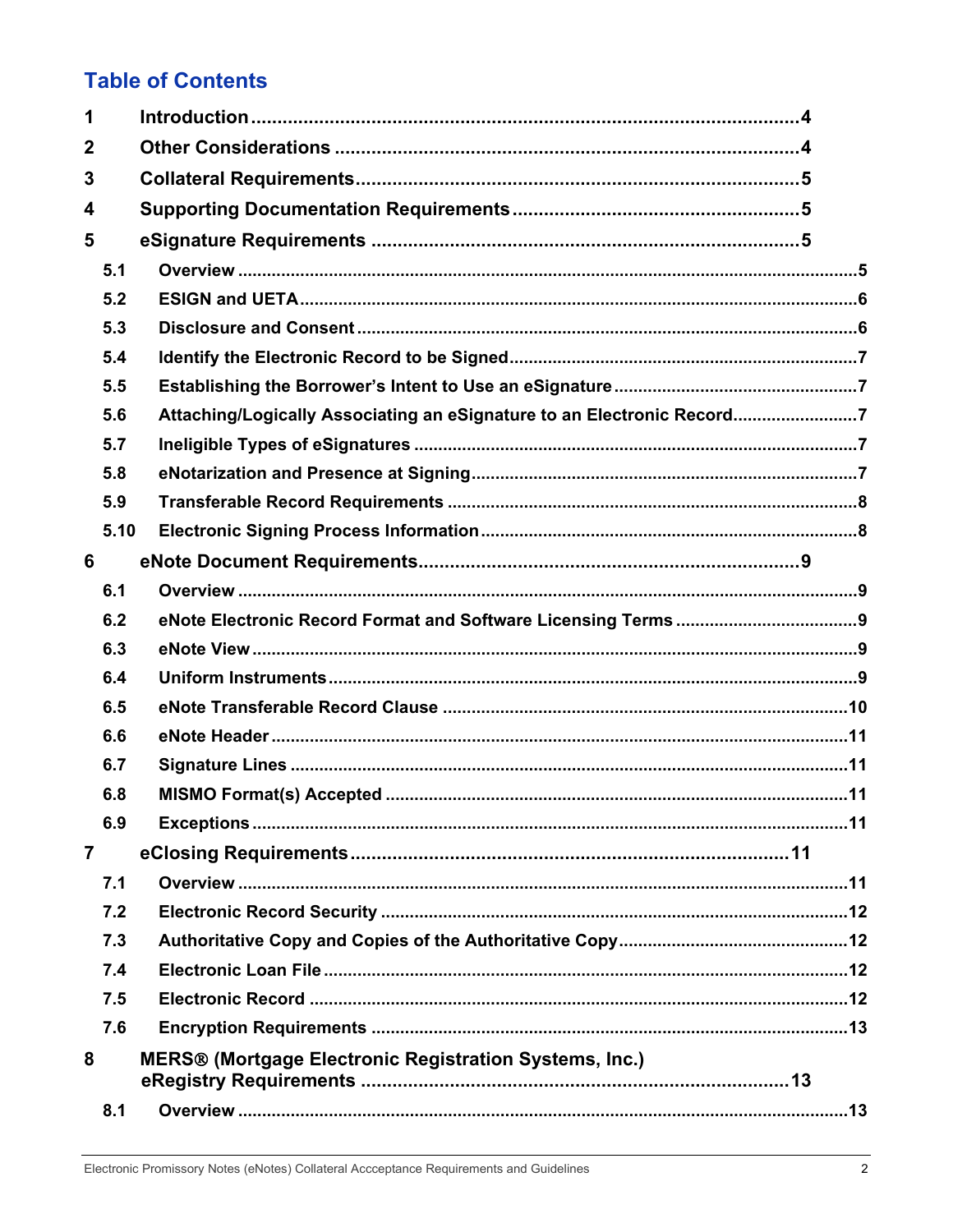| 8.3                                                                      |  |
|--------------------------------------------------------------------------|--|
|                                                                          |  |
| 8.4                                                                      |  |
| 8.5                                                                      |  |
| 8.5.1                                                                    |  |
| 8.5.2<br>8.5.3                                                           |  |
| 8.5.4                                                                    |  |
| 8.5.5                                                                    |  |
| 8.6                                                                      |  |
| 8.7                                                                      |  |
| 8.8                                                                      |  |
| 8.8.1                                                                    |  |
| 8.8.2                                                                    |  |
| 8.8.3<br>8.8.4                                                           |  |
| 8.8.5                                                                    |  |
| 8.9                                                                      |  |
|                                                                          |  |
| 9                                                                        |  |
| 9.1                                                                      |  |
|                                                                          |  |
| Assignment of FHLBank San Francisco to Secured Party and Location<br>9.2 |  |
| 9.3                                                                      |  |
| 9.4                                                                      |  |
| 9.5                                                                      |  |
| 9.6                                                                      |  |
| 9.7                                                                      |  |
| 9.8                                                                      |  |
| 10                                                                       |  |
| 10.1                                                                     |  |
| 10.2                                                                     |  |
| 10.3                                                                     |  |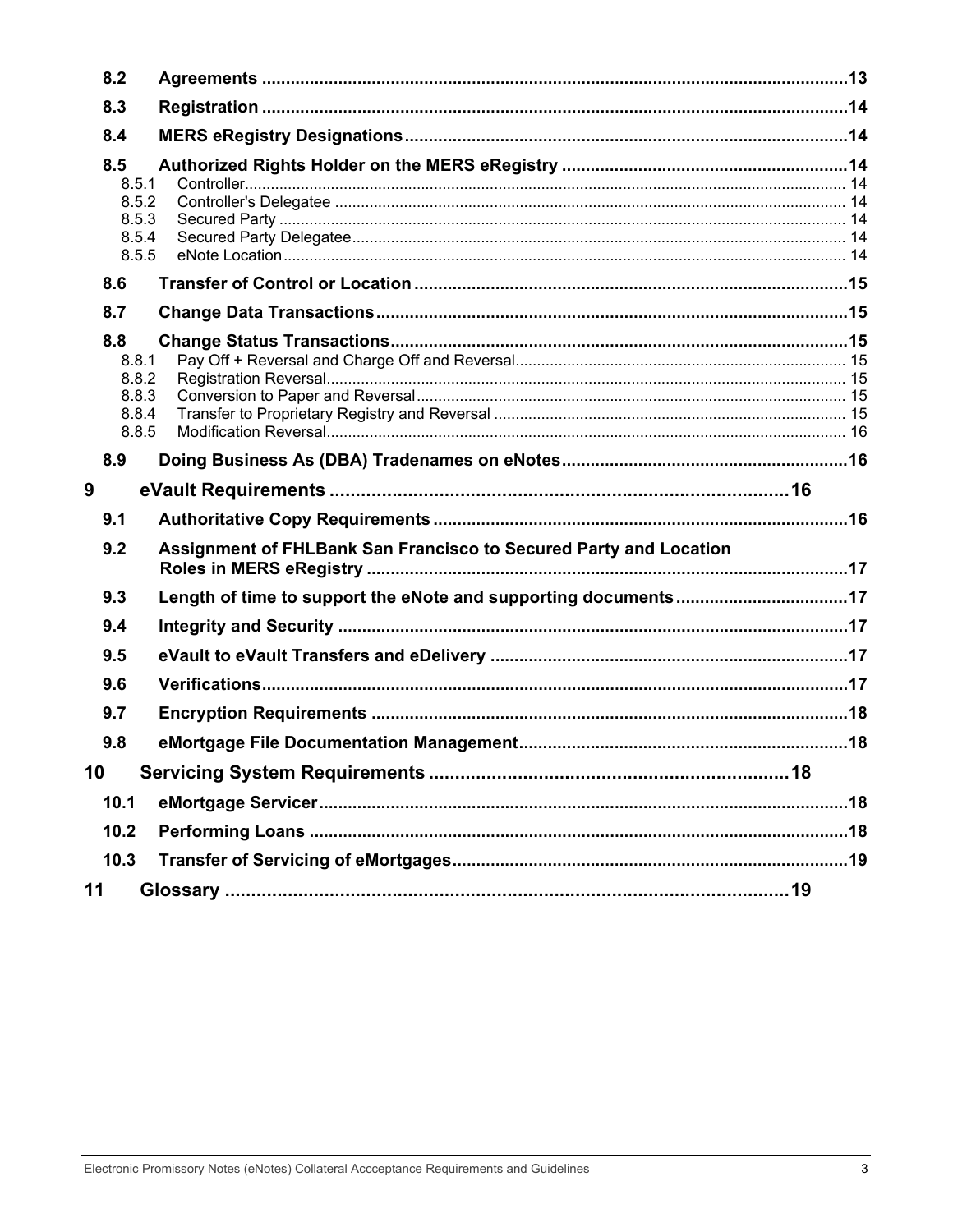The Federal Home Loan Bank (FHLBank) System developed these Electronic Promissory Notes (eNotes) Collateral Acceptance Requirements and Guidelines (Collateral Acceptance Requirements). And, the Federal Home Loan Bank of San Francisco (FHLBank San Francisco) adopted this modified version of the Collateral Acceptance Requirements for use by its members. As of March 31, 2021, these Collateral Acceptance Requirements apply to collateral for extensions of credit only and shall not apply to the collateralization of any other product offered by FHLBank San Francisco.

# <span id="page-3-0"></span>**1 Introduction**

An eNote is a promissory note created, signed, and stored electronically rather than by a traditional paper document signed with an ink signature. The 11 FHLBanks collectively developed a common set of core requirements and guidelines for accepting eNotes as pledged collateral. Despite the similarities in the adoption of the Collateral Acceptance Requirements, each FHLBank may have subtle differences in the actual versions adopted as a matter of each FHLBank's preferences.

The requirements and specifications in this document are based primarily on the requirements of the eSignature laws: ESIGN, which is a law that was adopted by Congress and signed into law in 2000, and the UETA, which was adopted by the National Conference of Commissioners on Uniform State Laws (NCCUSL) and recommended for adoption by the 50 states, the District of Columbia, and U.S. possessions and territories in 1999. For a detailed description of the eSignature Laws and for detailed guidance on requirements for electronic signatures, members are directed to the eMortgage Closing Guide, a mortgage industry reference tool published by the Mortgage Industry Standards Maintenance Organization, Inc. (MISMO).

Each FHLBank member financial institution is responsible for determining that an eNote meets the legal, technological, and operational requirements necessary to electronically create valid, enforceable, and transferable loan obligations, and/or to effectively service loans, and that it otherwise complies with FHLBank San Francisco's requirements, whether originated or purchased (which, in some cases, may be in addition to minimum statutory requirements).

As part of FHLBank San Francisco's eNote readiness review process, members will need to provide information about the systems and processes employed to originate, close, vault, and service eNotes. Prior to a member pledging eNotes, FHLBank San Francisco will work with participating members to assess their technology implementations and business processes for conformance with FHLBank San Francisco's eNote requirements.

This document is subject to revision at any time in the sole discretion of FHLBank San Francisco. Frequent updates may be made to accommodate this rapidly developing area of eMortgage lending.

# <span id="page-3-1"></span>**2 Other Considerations**

Since each FHLBank has their own systems, processes, and policies, members should consult FHLBank San Francisco's guidelines and requirements for further guidance on the acceptability of eNote collateral and not rely on this document as the sole authority of eNote collateral requirements.

Eligible eNote collateral is also subject to each individual FHLBank's collateral eligibility requirements for paper promissory notes. The requirements and guidelines for eNotes also do not include requirements that are already covered in an FHLBank's Addendum to the Advances and Security Agreement (ASA) or any other agreements already in effect.

Please consult FHLBank San Francisco's collateral guidelines in conjunction with each eNote agreement and credit and collateral policies, in addition to this document, to participate in the eNotes program.

To protect FHLBank San Francisco and its members, FHLBank San Francisco reserves the right to consider collateral eligibility on a case-by-case basis.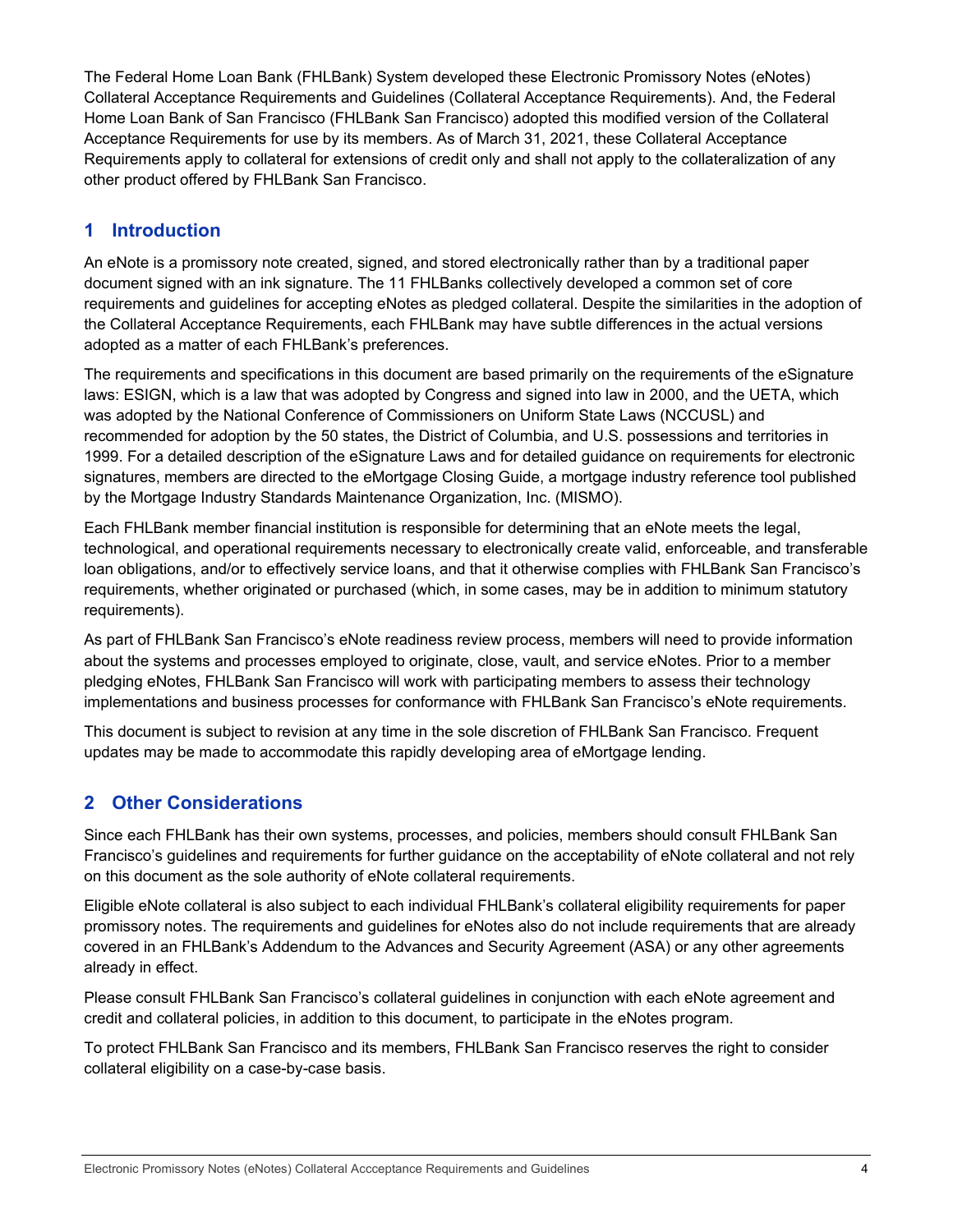# <span id="page-4-0"></span>**3 Collateral Requirements**

FHLBank San Francisco, like the other FHLBanks, will retain independent member standards for eNote acceptance, including determining, in its sole discretion, individual member eligibility to pledge, method of pledging, collateral pledge arrangements, and collateral verification, consistent with FHLBank San Francisco's credit policies.

In the initial phase of accepting eNotes as pledged collateral, only 1-4 single-family residential 1st lien mortgage loans and closed-end 2nd mortgage loans are eligible. In the future, additional types of mortgage loans may be accepted as collateral when documented using an eNote.

Collateral review verification or onsite review requirements will be determined by FHLBank San Francisco. Processes for logically associating the eNote retained in the eNote Vault (eVault) and the loan file supporting documentation will be defined by FHLBank San Francisco. Imaged loan file supporting documentation may be retained in an eVault.

FHLBank San Francisco will retain independent reporting requirements for eNotes. It is at the discretion of FHLBank San Francisco to determine the format and the frequency of reporting.

# <span id="page-4-1"></span>**4 Supporting Documentation Requirements**

Reporting requirements for eNote collateral are determined by FHLBank San Francisco and in some instances may require members to clearly identify which loans in the pledge portfolio are held as eNotes versus paper. There may be conditions under which additional documents need to be presented with an eNote. Please consult with FHLBank San Francisco directly for eNote collateral reporting requirements.

Please consult FHLBank San Francisco for acceptance of any mortgage in which supplemental wet-ink signed documents are required for the eNote (e.g., use of the Power of Attorney, or a Trust), or where there is a requirement to make a permanent conversion from an eNote to a paper note (e.g., mortgages with a New York Consolidation, Extension, and Modification Agreement ("NY CEMA"), as they may be considered ineligible as eNotes.

The format of loan file supporting documentation will be determined by FHLBank San Francisco. When originals are not required for collateral eligibility, imaged loan file documentation supporting eNotes is preferred to reduce operational complexities and costs. Imaged loan file supporting documentation may be retained in an eVault; however, there is no current requirement to do so.

The types of supporting documentation will generally be retained by FHLBank San Francisco in the same manner as paper note loan file documentation. Processes for logically confirming the eNote retained in the eNote Vault and the loan file supporting documentation will be determined by FHLBank San Francisco, which will retain independent requirements for document custodians for any paper loan file documents. All pledged eNotes must be held in FHLBank San Francisco's eVault.

Please consult with FHLBank San Francisco directly for record retention of non-loan file supporting documentation (e.g., member relationship documents, including tri-party agreements for eNotes).

# <span id="page-4-2"></span>**5 eSignature Requirements**

## <span id="page-4-3"></span>**5.1 Overview**

The closing of an eNote requires the use of a specialized computing platform, generally known as an eClosing system, that allows the closing agent and the Borrower to electronically review, sign, store, and transfer closing documents.

An electronic signature (eSignature) is an action by a person to electronically apply an electronic sound, symbol, or process attached to or logically associated with a record and executed or adopted by a person with the intent to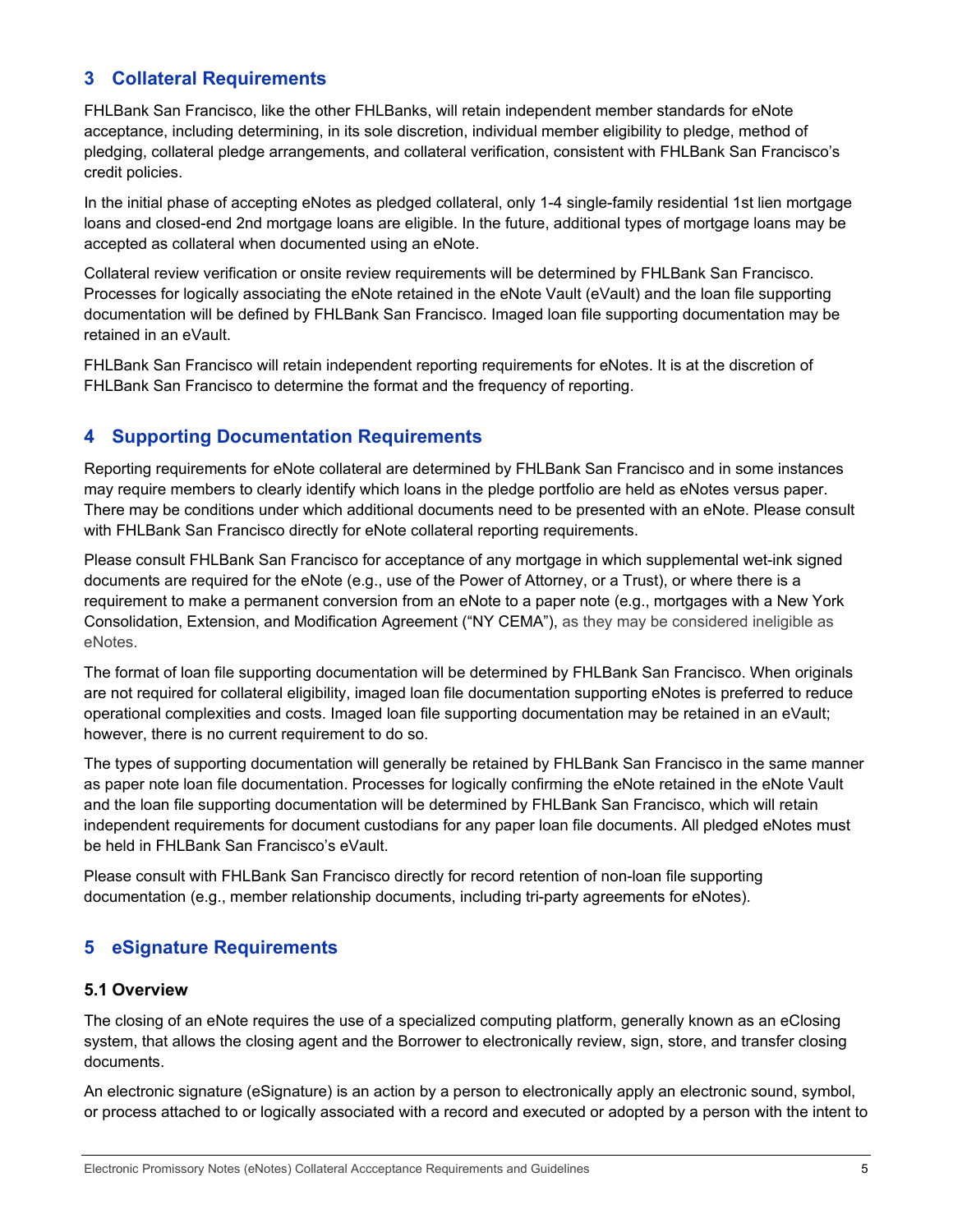sign the record. For detailed guidance on requirements for eSignatures, members are directed to the eMortgage Closing Guide<sup>1</sup>, which is a mortgage industry reference tool published by the MISMO. Legal considerations that members should consider when pledging eNotes are discussed in Section 5 of the MISMO eMortgage Closing Guide. Specific eSignature requirements are covered in Section 7 of such guide.

Members must ensure that an eNote pledged as collateral to FHLBank San Francisco, whether originated by the member or purchased, meets the requirements outlined in this section.

# <span id="page-5-0"></span>**5.2 ESIGN and UETA**

In order to be acceptable as pledged collateral, an eNote must be a valid and enforceable transferable record pursuant to the Uniform Electronic Transactions Act ("UETA")<sup>[2](#page-5-3)</sup>, the Electronic Signatures in Global and National Commerce Act ("ESIGN")[3](#page-5-4), and other applicable laws, and there must be no defect with respect to the eNote that would give FHLBank San Francisco, or a subsequent transferor, less than the full rights, benefits, and defenses of Control (as defined by UETA, ESIGN, or applicable law) of the transferable record.

ESIGN, UETA, and other applicable laws will be referred to collectively as the "eSignature Laws" in these guidelines. For a summary of UETA, members are directed to Section 5.3, "Uniform Electronic Transactions Act Summary," and Section 5.4, "ESIGN Summary, in the MISMO eMortgage Closing Guide."[4](#page-5-5)

## <span id="page-5-1"></span>**5.3 Disclosure and Consent**

A member pledging eNotes must be aware of, and comply with, all applicable legal requirements, and otherwise follow applicable industry practices regarding electronic disclosures and consents.

Section 101(c) of ESIGN has specific requirements about the type and content of the consent that must be obtained from Borrowers before electronically providing any of the disclosures that are required by law to be given to Borrowers. The member or the applicable originator of the eNote must obtain the consent and provide the applicable disclosures. Additional requirements concerning the use of eSignatures, records, and disclosures may be imposed by regulatory agencies or through state legislation at any time in the future as eNotes evolve. Some of the key disclosures, requirements, and issues include, but are not limited to:

- − Obtaining consumer's express consent to or opting out of electronically signing the record;
- Hentifying what the consent applies to;
- The right to withdraw consent and the consequences of doing so;
- − How to withdraw consent;
- − Consumer's right to receive a paper copy of the electronic records;
- − A statement to the consumer of the necessary hardware, software, and system requirements;
- − A reasonable demonstration that the consumer can access electronic records regarding consent and the information that is the subject matter of the consent; and
- Hardware, software, and system changes that require notice of revised hardware and software requirements and right to withdraw consent without fees or consequences not previously disclosed.

For further information on disclosures and consent for eSignatures, members are directed to the following sections in the MISMO eMortgage Closing Guide<sup>5</sup>:

− 5.7, Consent Requirements under ESIGN and UETA;

<span id="page-5-2"></span><sup>1</sup> <http://www.mismo.org/standards-and-resources/emortgage-specifications/emortgage-closing-guide>

<span id="page-5-3"></span><sup>2</sup> [https://law.lis.virginia.gov/vacodepopularnames/uniform](https://law.lis.virginia.gov/vacodepopularnames/uniform%E2%80%90electronic%E2%80%90transactions%E2%80%90act/)‐electronic‐transactions‐act/

<span id="page-5-4"></span><sup>3</sup> <https://www.fdic.gov/regulations/compliance/manual/10/x-3.1.pdf>

<span id="page-5-5"></span><sup>4</sup> <http://www.mismo.org/standards-and-resources/emortgage-specifications/emortgage-closing-guide>

<span id="page-5-6"></span><sup>5</sup> <http://www.mismo.org/standards-and-resources/emortgage-specifications/emortgage-closing-guide>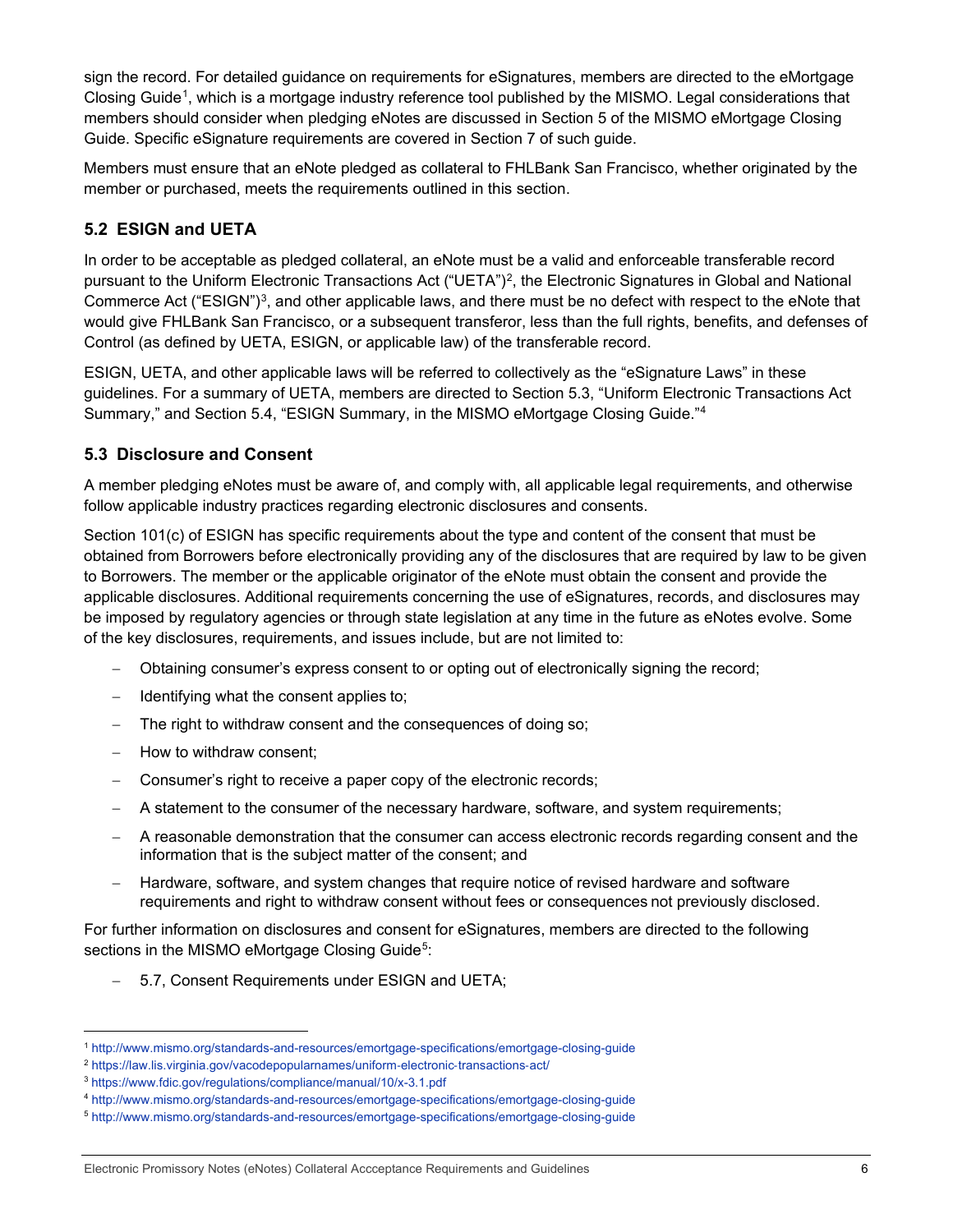- − 5.8, Electronic Format and Delivery of Consumer Disclosures;
- − 5.9, Summary of the Federal Board of Governors of the Federal Reserve Bank System's (FRB) Interim Final Rules; and
- <span id="page-6-0"></span>− 7.5.1, Consent and Disclosure.

# **5.4 Identify the Electronic Record to be Signed**

The electronic record being signed must be clearly identified and clearly display the Borrower's name and must require the Borrower to take action to initiate the eSignature.

Each electronic record being signed must be presented individually to the Borrower for review and electronic signing. A single eSignature cannot be applied to multiple electronic records.

For further information on identification of the electronic record, members are directed to Section 7.4, eSignature Best Practice Guidelines, in the MISMO eMortgage Closing Guide.<sup>[6](#page-6-5)</sup>

# <span id="page-6-1"></span>**5.5 Establishing the Borrower's Intent to Use an eSignature**

The member must ensure that each Borrower is aware of the legal consequences of using an eSignature. For specifics on this, consult Section [7](#page-6-6).5.4, Establishing the Intent to Sign, in the MISMO eMortgage Closing Guide. $^7$ 

# <span id="page-6-2"></span>**5.6 Attaching/Logically Associating an eSignature to an Electronic Record**

The eSignature system used must be designed to readily demonstrate, when reviewing an electronically signed eNote or other electronic record and its audit trail:

- That the Borrower's eSignature has been attached to, or is logically associated with, the eNote or other electronic record;
- − The type of electronic symbol or process used;
- The name of the Borrower (the name must be typed or otherwise expressed in a visible way on the electronic record); and
- <span id="page-6-3"></span>The time and date stamp of the eSignature.

# **5.7 Ineligible Types of eSignatures**

The eSignature Laws permit eSignatures in various forms, including biometrics (such as fingerprint, voice, facial or retinal recognition systems) and video and/or audio recordings. At this time, an eNote that is electronically signed by audio or video recording or by biometric means is ineligible to qualify as collateral.

## <span id="page-6-4"></span>**5.8 eNotarization and Presence at Signing**

Electronic notarization (eNotarization) is a notarial act performed electronically, i.e., the Borrower's eSignature on an electronic security instrument and other electronic closing documents are remotely and electronically notarized. Notarial law varies widely from state to state and must be considered when contemplating the use of eNotarization.

There are two types of electronic notarial acts: in-person and remote online. For in-person Electronic Notarization (IPEN), the notarial act is performed by a notary public and a Borrower in the same physical location where documents are electronically signed and notarized. Remote Online Notarization (RON) is performed by means of an electronic device or process that allows a notary public and a Borrower who is not in the same physical

<span id="page-6-5"></span><sup>6</sup> <http://www.mismo.org/standards-and-resources/emortgage-specifications/emortgage-closing-guide>

<span id="page-6-6"></span><sup>7</sup> <http://www.mismo.org/standards-and-resources/emortgage-specifications/emortgage-closing-guide>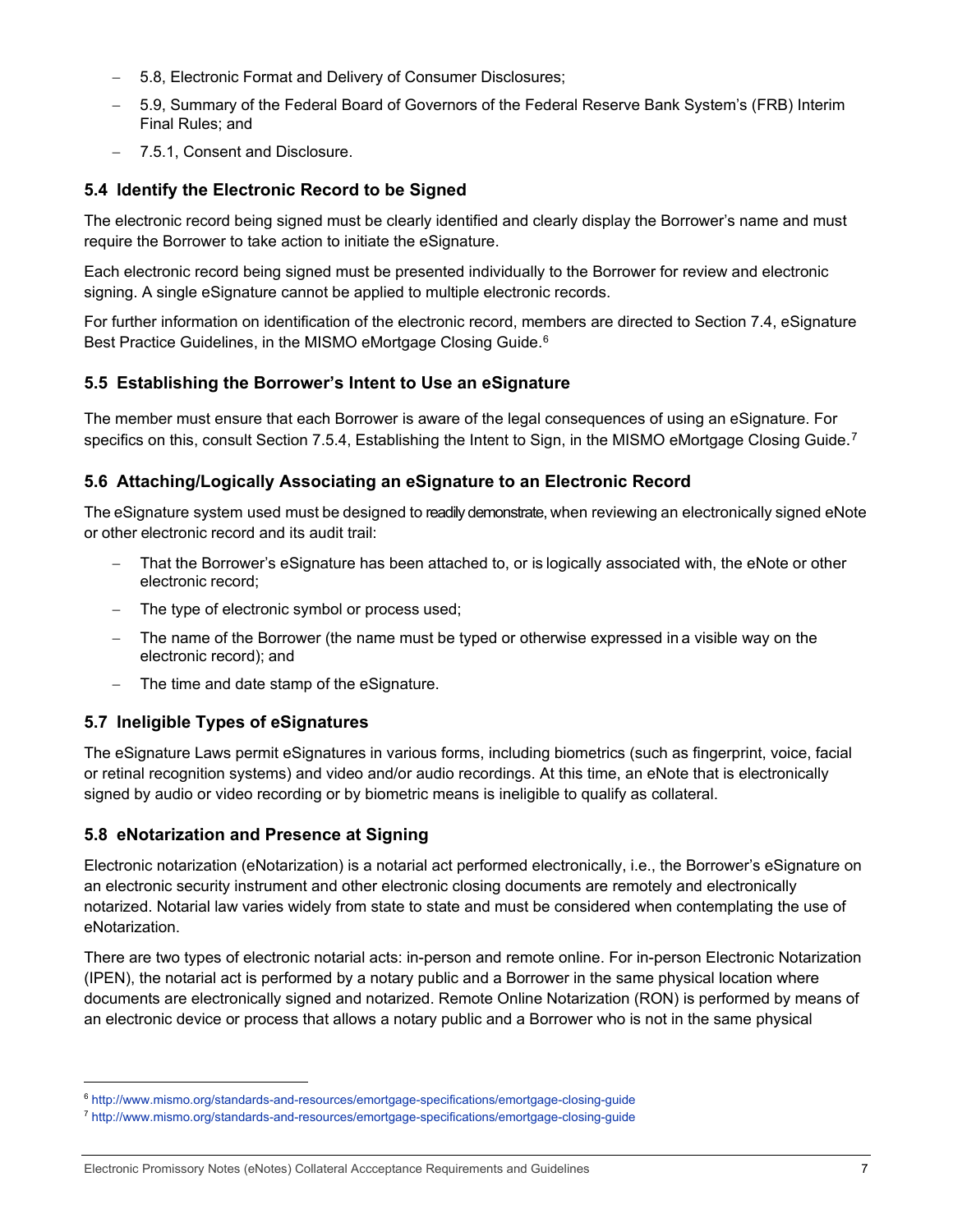location as the notary public to complete a notarial act and communicate with each other simultaneously by sight and sound.

Some state jurisdictions do not permit RON. In a jurisdiction where RON is not authorized but IPEN is authorized, each Borrower must be physically in the presence of the closing agent and/or a notary public coordinating the signing of the eNote, other electronic records, or paper closing documents. However, all Borrowers do not have to be in each other's presence at the time of signing.

The member is responsible for determining that notarization is performed in accordance with, and is legally valid under, the laws and regulations of the state in which the notarization is performed, at the time it was performed, and in compliance with the Uniform Electronic Transactions Act, as adopted in such state, and the Electronic Signatures in Global and National Commerce Act.

In states that permit RON, the member is responsible for ascertaining that the notary public is licensed and physically located in the state where the notarial act occurred and, where required by law or regulation, is specifically licensed to perform a RON. If the Borrower and the mortgaged premises are located in a state different from the state in which the notary public is licensed and located, the member is responsible to ascertain that the state law in the state where the notary public is licensed and located must authorize the notary public to engage in such interstate RON transactions.

Each member should verify that the system used for RON meets all of the following minimum standards<sup>8</sup>.

- − A minimum of two-factor identity authentications, including using a government-issued photo ID that has a signature, credential analysis, and identity-proofing;
- Tamper-sealed notarized documents and system security sufficient to (A) prevent interference with the authenticity, integrity, and security of the notarial ceremony or corruption or loss of the recording of the same, and (B) protect the communication technology, electronic record and backup record from unauthorized use;
- The remote online notary must keep a secure electronic journal of the notarial act including evidence of identity of the principal (a video and audio conference can be the basis for satisfactory evidence of identification) and maintain a backup of the electronic record; and
- Recording of the notarial ceremony with storage for the minimum period required by applicable laws, or if no period is specified in the applicable law, then for seven years.

Each member must have the capability to maintain the recording of the notarial ceremony.

If the loan document is required to be recorded, then the county recorder in the state and county where the property is located must accept the remotely notarized document for recording.

## <span id="page-7-0"></span>**5.9 Transferable Record Requirements**

To ensure that the eNote is a discrete transferable record, closing instructions or other procedures should be created to ensure that the Borrower signs only the eNote at closing and does not also sign a paper version of the Promissory Note.

**Note:** An imaged version of a wet-ink signed paper **promissory note** is not a transferable record or an eNote since it would not meet the technical requirements of a transferable record.

## <span id="page-7-1"></span>**5.10 Electronic Signing Process Information**

To preserve the ability to validate the signer's signature with his or her identity, certain documents and system records must be retained in a manner that will provide easy access to such documents and records should evidence be required. In addition to retaining evidence of a Borrower's identity in the loan file and additional

<span id="page-7-2"></span><sup>8</sup> <http://www.mismo.org/standards-and-resources/emortgage-specifications/remote-online-notarization-standards>

Electronic Promissory Notes (eNotes) Collateral Accceptance Requirements and Guidelines 8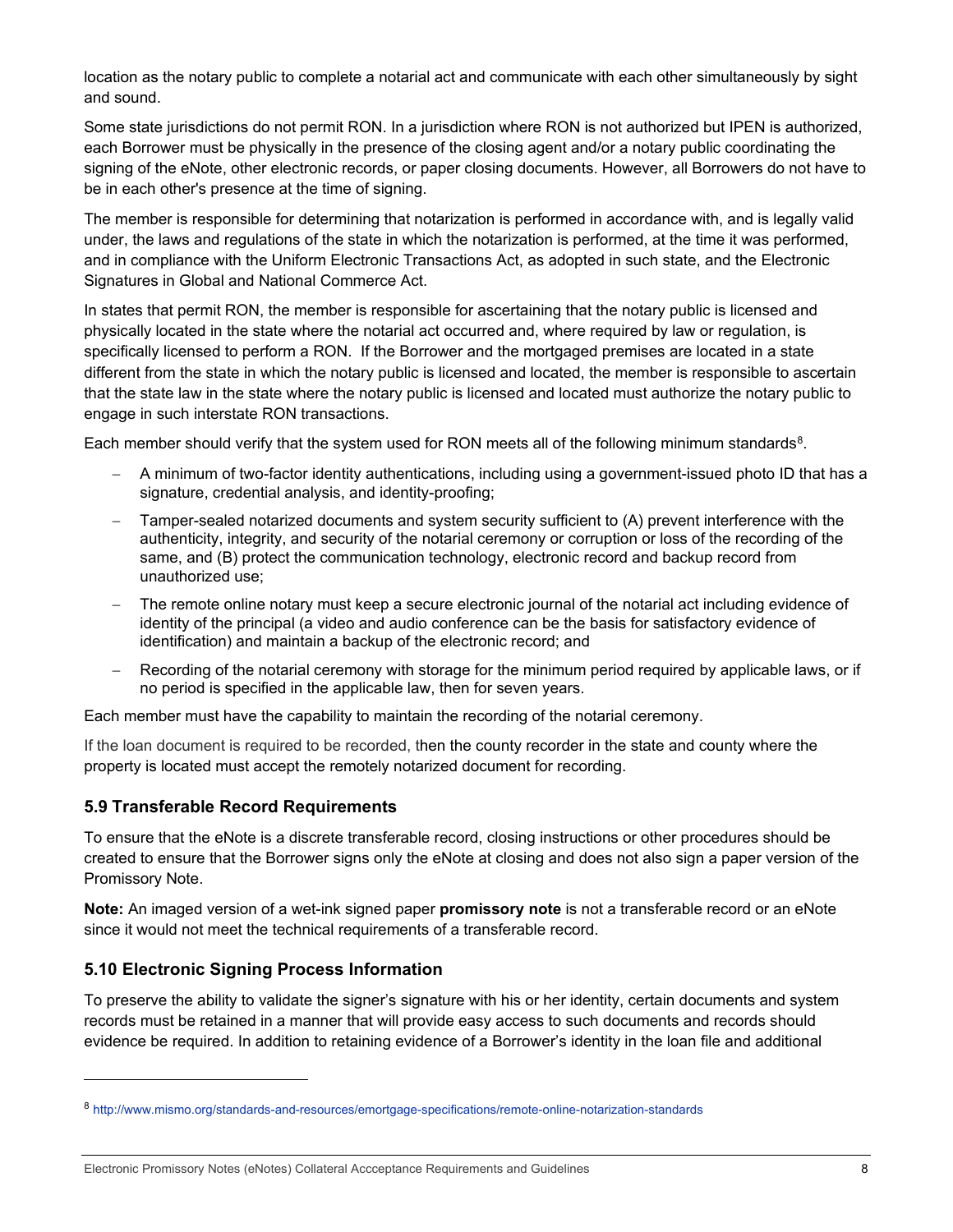information about the electronic signing process must be collected and retained in system logs and audit trails. The audit trails and/or system logs should:

- Establish a temporal and process link between the presentation of identity documents and the electronic signing of a document;
- − Provide evidence of the Borrower's agreement to conduct the transaction electronically; and
- − Provide evidence of the Borrower's execution of a particular eSignature.

At a minimum, retention of information about the signing process must include:

- The name of the person (and related entity, if the Borrower is not a person) who signed each document in the loan file;
- The date of the signature and the method by which the document was signed; and
- − Any relevant identifying (and other) information that can be used to verify the eSignature and its attribution to the signer's identity.

# <span id="page-8-0"></span>**6 eNote Document Requirements**

#### <span id="page-8-1"></span>**6.1 Overview**

The promissory note must contain certain features and attributes when in an electronic format. This section outlines the requirements for an eNote to be eligible as pledged collateral.

The member must ensure that an eNote pledged as collateral to FHLBank San Francisco, whether originated by the member or purchased, meets the requirements outlined in this section.

#### <span id="page-8-2"></span>**6.2 eNote Electronic Record Format and Software Licensing Terms**

The member must ensure that eNote Vaults and eligible eNotes are in an electronic format free from software licensing conditions that would prohibit, limit, or inhibit FHLBank San Francisco from taking control of the pledged eNote or otherwise using the eNote and other electronic records for any customary business purpose. In addition, FHLBank San Francisco shall not be required to pay any royalties or any other fees for its use of the eNotes and electronic records.

#### <span id="page-8-3"></span>**6.3 eNote View**

The human-readable view of the eNote must not contain any data that is sensitive or contain personal identifying information (PII), such as a Social Security Number (SSN).

#### <span id="page-8-4"></span>**6.4 Uniform Instruments**

It is recommended that eNotes be originated using the Uniform Fannie Mae<sup>9</sup>/Freddie Mac<sup>[10](#page-8-6)</sup> form of eNote. This form of an eNote is created by modifying the appropriate Fannie Mae/Freddie Mac Uniform Note, which includes the addition of a specific provision that addresses the electronic nature of the note, including that it is a transferable record. This special provision also includes a reference to the MERS® eRegistry.

Loans that are originated using the Uniform Fannie Mae/Freddie Mac form of eNote as specified by Fannie Mae and Freddie Mac are acceptable for pledging. FHLBank San Francisco reserves the right to consider formats other than Fannie Mae/Freddie Mac Uniform Notes from time to time, in its sole discretion.

<span id="page-8-5"></span><sup>9</sup> <https://www.fanniemae.com/singlefamily/notes>

<span id="page-8-6"></span><sup>10</sup> <https://sf.freddiemac.com/tools-learning/uniform-instruments/all-instruments>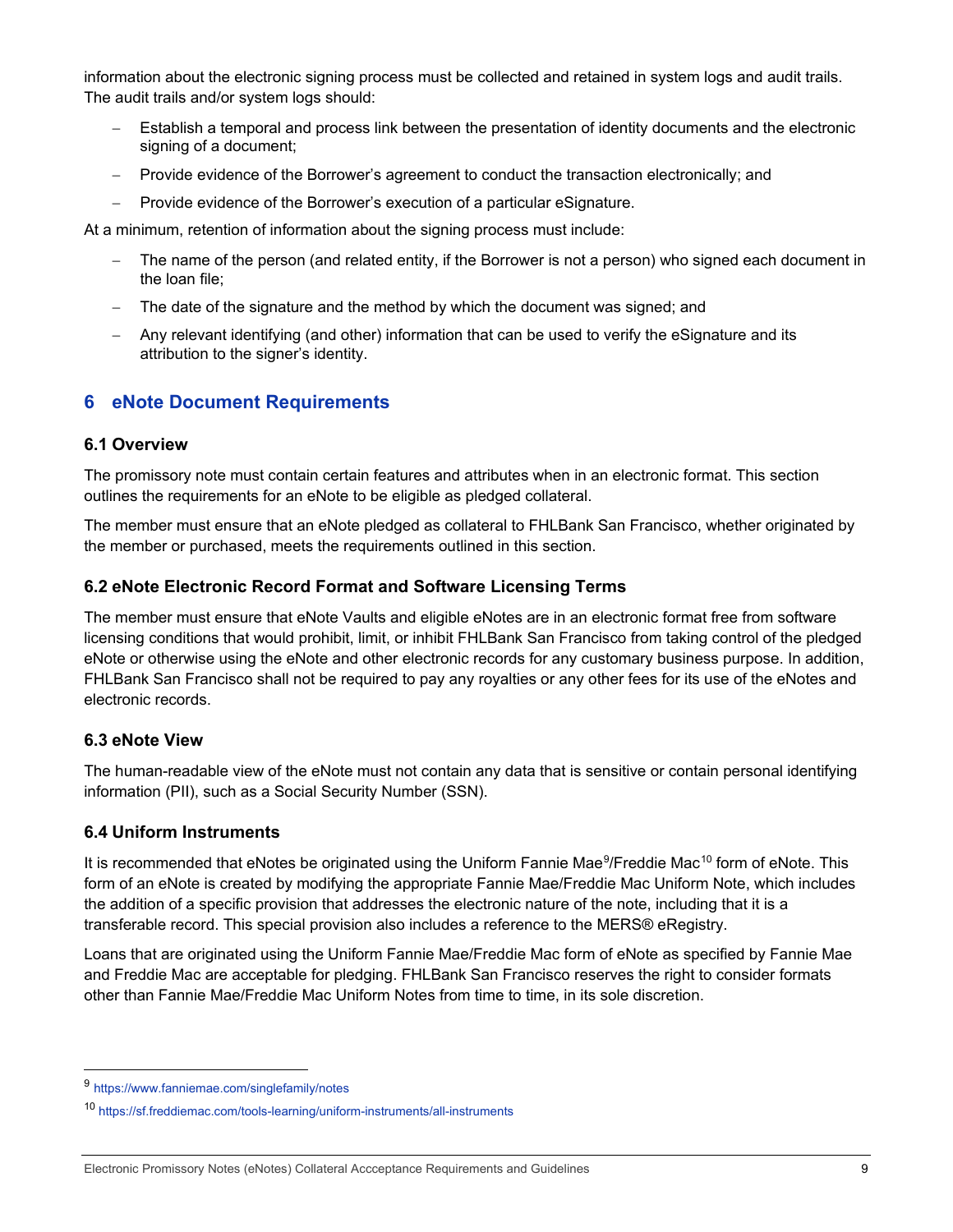# <span id="page-9-0"></span>**6.5 eNote Transferable Record Clause**

An eNote must contain the following clause as the last numbered section (Fannie Mae/Freddie Mac Uniform Note Section 11, or Section 12 in the case of ARM eNotes, as applicable) of the eNote before the signature line.

"ISSUANCE OF TRANSFERABLE RECORD; IDENTIFICATION OF NOTE HOLDER; CONVERSION FROM ELECTRONIC NOTE TO PAPER-BASED NOTE

I expressly state that I have signed this electronically created note (the "electronic note") using an electronic signature. By doing this, I am indicating that I agree to the terms of this electronic note. I also agree that this electronic note may be authenticated, stored and transmitted by electronic means (as defined in subsection (F) of this section [\_\_] (below)), and will be valid for all legal purposes, as set forth in the Uniform Electronic Transactions Act, as enacted in the jurisdiction where the Property is located ("UETA"), the Electronic Signatures in Global and National Commerce Act ("ESIGN"), or both, as applicable. In addition, I agree that this electronic note will be an effective, enforceable and valid transferable record (as defined in subsection (F) of this Section [ ] (below) and may be created, authenticated, stored, transmitted and transferred in a manner consistent with and permitted by the transferable records sections of UETA or ESIGN.

Except as indicated in  $\lceil \quad \rceil$  (subsection (D) and (E) below, the identity of the note holder and any person to whom this electronic note is later transferred will be recorded in a registry maintained by **[Insert name of operator of registry here\*]** or in another registry to which the records are later transferred (the "note holder registry"). The authoritative copy of this electronic note will be the copy identified by the note holder after loan closing but prior to registration in the note holder registry. If this electronic note has been registered in the note holder registry, then the authoritative copy will be the copy identified by the note holder of record in the note holder registry or the Loan Servicer (as defined in the Security Instrument) acting at the direction of the note holder, as the authoritative copy. The current identity of the note holder and the location of the authoritative copy, as reflected in the note holder registry, will be available from the note holder or Loan Servicer, as applicable. The only copy of this electronic note that is the authoritative copy is the copy that is within the control of the person identified as the note holder in the note holder registry (or that person's designee). No other copy of this electronic note may be the authoritative copy.

If [ ] subsection (B) above fails to identify a note holder Registry, the note Holder (which includes any person to whom this electronic note is later transferred) will be established by, and identified in accordance with, the systems and processes of the electronic storage system on which this electronic note is stored.

I expressly agree that the note holder and any person to whom this electronic note is later transferred shall have the right to convert this electronic note at any time into a paper-based note (the "paper-based note"). In the event this electronic note is converted into a paper-based note, I further expressly agree that the paper-based note will be an effective, enforceable and valid negotiable instrument governed by the applicable provisions of the Uniform Commercial Code in effect in the jurisdiction where the property is located; my signing of this electronic note will be deemed issuance and delivery of the paper-based note; I intend that the printing of the representation of my Electronic Signature upon the paper-based note from the system in which the electronic note is stored will be my original signature on the paper-based note and will serve to indicate my present intention to authenticate the paper-based note; the paper-based note will be a valid original writing for all legal purposes; and upon conversion to a paper-based note, my obligations in the electronic note shall automatically transfer to and be contained in the paper-based note, and I intend to be bound by such obligations.

Any conversion of this electronic note to a paper-based note will be made using processes and methods that ensure that: (i) the information and signatures on the face of the paper-based note are a complete and accurate reproduction of those reflected on the face of this electronic note (whether originally handwritten or manifested in other symbolic form); (ii) the note holder of this electronic note at the time of such conversion has maintained control and possession of the paper-based note; (iii) this electronic note can no longer be transferred to a new note holder; and (iv) the note holder registry (as defined above), or any system or process identified in subsection (C) above, shows that this electronic note has been converted to a paper-based note, and delivered to the thencurrent note holder.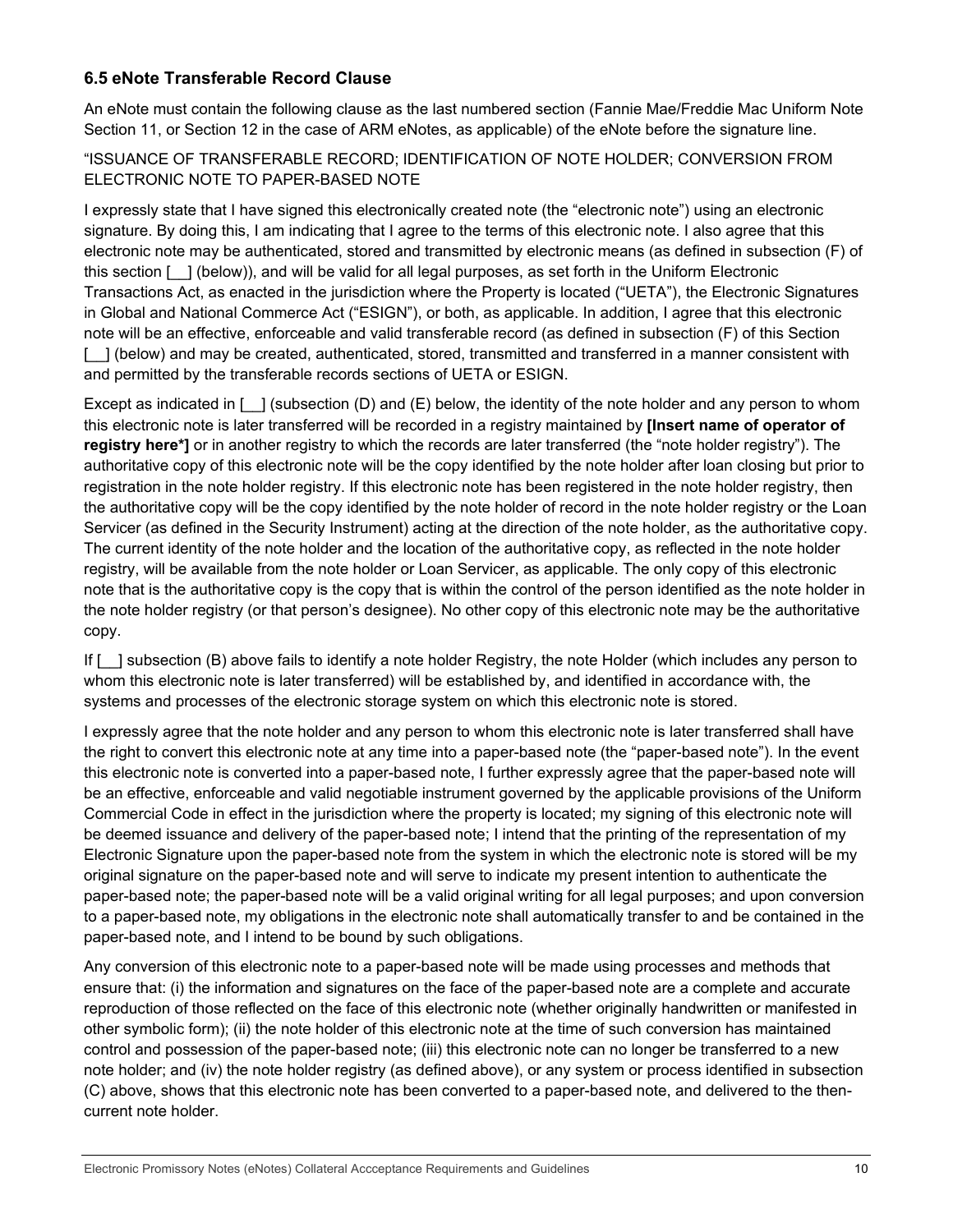The following terms and phrases are defined as follows: (i) "authenticated, stored and transmitted by electronic means" means that this electronic note will be identified as the note that I signed, saved, and sent using electrical, digital, wireless, or similar technology; (ii) "electronic record" means a record created, generated, sent, communicated, received, or stored by electronic means; (iii) "electronic signature" means an electronic symbol or process attached to or logically associated with a record and executed or adopted by a person with the intent to sign a record; (iv) "Record" means information that is inscribed on a tangible medium or that is stored in an electronic or other medium and is retrievable in perceivable form; and (v) "transferable record" means an electronic record that: (a) would be a note under Article 3 of the Uniform Commercial Code if the electronic record were in writing and (b) I, as the issuer, have agreed is a transferable record."

**Note:** Insert "MERSCORP Holdings, Inc., a Delaware corporation" as the name of the operator of the registry, unless otherwise directed by FHLBank San Francisco.

## <span id="page-10-0"></span>**6.6 eNote Header**

An eNote must contain the following heading:

**Note** 

(For Electronic Signature)

#### <span id="page-10-1"></span>**6.7 Signature Lines**

Text above or below the signature must **not** contain the following: "(Sign original only)."

#### <span id="page-10-2"></span>**6.8 MISMO Format(s) Accepted**

The eNote must be a valid, Version 1.02 MISMO Category 1 SMART Doc®™<sup>11</sup>, signed using an eSignature process, and secured by a Tamper-Evident Signature.

#### <span id="page-10-3"></span>**6.9 Exceptions**

To protect FHLBank San Francisco and its members, FHLBank San Francisco management reserves the right, in its sole discretion, to consider exceptions to some of the eNote document requirements on a case-by-case basis; however, the eNote transferable record clause must be present in the eNote in order to qualify as eligible collateral. To ensure collateral eligibility, please consult with FHLBank San Francisco well in advance of originating an eNote in a format or containing language that deviates from section 6.1 through 6.8.

# <span id="page-10-4"></span>**7 eClosing Requirements**

#### <span id="page-10-5"></span>**7.1 Overview**

This section outlines the requirements for eClosing systems that have been established for eNotes as collateral. For detailed guidance on requirements for electronic closing systems and processes, members, whether originating or purchasing eNotes, are directed to the MISMO eMortgage Closing Guide<sup>12</sup>. An overview of the eClosing process that a member should consider when pledging eNotes is discussed in Section 3 of the MISMO eMortgage Closing Guide. Consult Section 6 of the guide for guidelines for electronic records and Section 9 for electronic record security requirements.

<span id="page-10-6"></span><sup>11</sup> <http://www.mismo.org/x142958.xml>

<span id="page-10-7"></span><sup>12</sup> <http://www.mismo.org/standards-and-resources/emortgage-specifications/emortgage-closing-guide>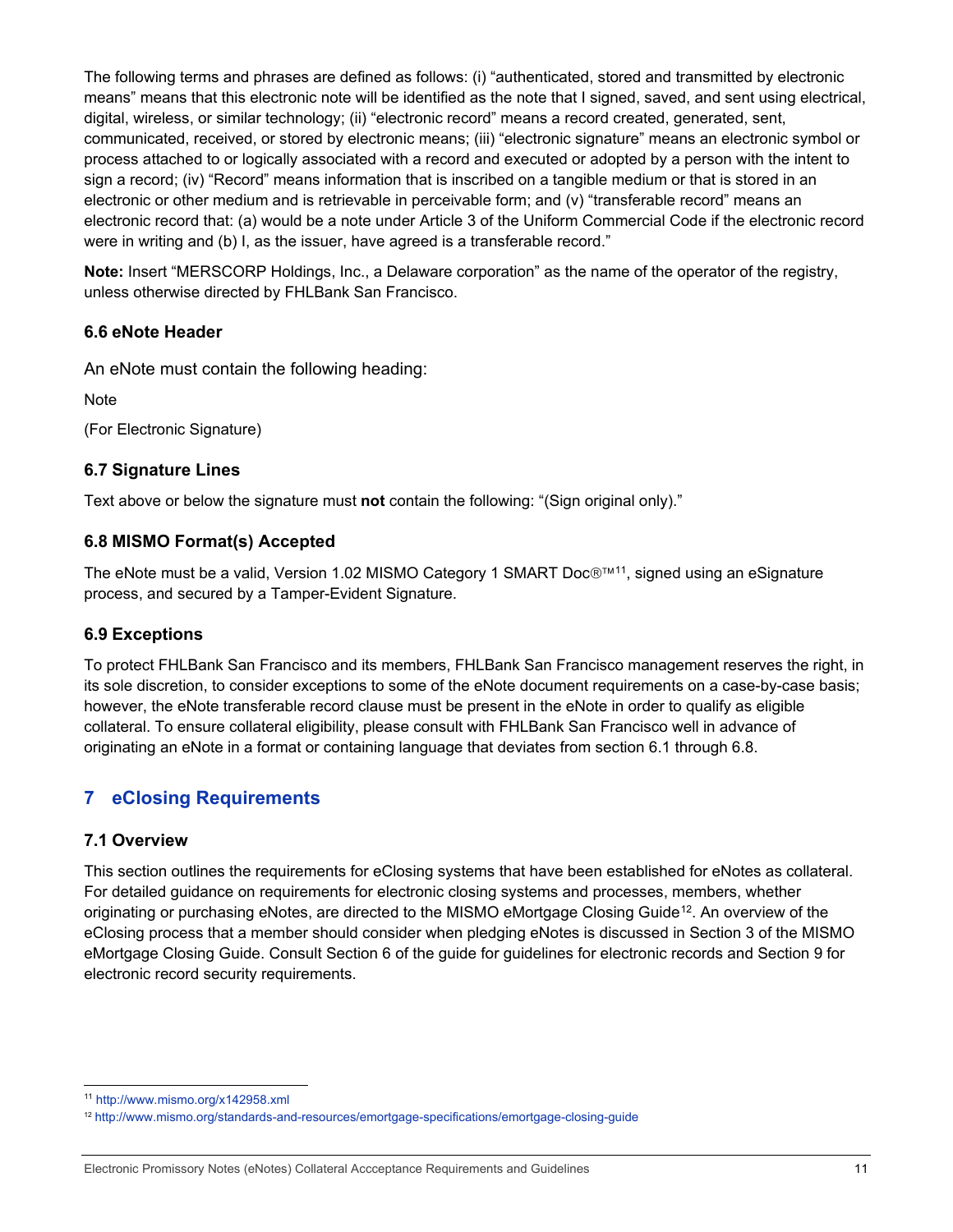# <span id="page-11-0"></span>**7.2 Electronic Record Security**

The Member, whether originating or purchasing eNotes, is required to tamper-evident seal the eNote after each Borrower signs and immediately after the last Borrower signs.

Moreover, to preserve the integrity of the electronically signed document, an eNote and other electronically signed documents must be tamper-evident sealed using W3C compliant digital signature algorithms and using X.509 certificates issued by an accredited issuing authority. The tamper-evident seal digital signature value must be included in the document and be accessible to validate that the electronic record has not been altered after it was electronically signed.

Tamper-evident seals can be created using an individual user certificate or a server-based certificate. If a serverbased certificate is used, evidence that the server-based certificate private keys are appropriately stored is required, and evidence of a separation of staff roles regarding access to those keys must be provided.

The eNote's eClosing system must have logged and reconciled the eNote Document's interim or final tamperevident signature(s). Confirmations of validations to the SMART Document's DTDs/Schemas must be logged for the eNote. The validation and confirmation processes required in this section must be independently verifiable.

To maintain collateral eligibility, the member, whether originating or purchasing eNotes, must ensure that electronic records created and maintained by the eClosing system are not (and have not been) subject to unauthorized access or alteration. If there has been an incident of unauthorized access, alteration, or other breach, please notify FHLBank San Francisco.

# <span id="page-11-1"></span>**7.3 Authoritative Copy and Copies of the Authoritative Copy**

The eNote's eClosing System must distinguish the display Authoritative Copy as the original and not as a copy of the Authoritative Copy. The eVault screen on which the Authoritative Copy of the eNote appears must clearly and conspicuously state that the viewer is viewing the Authoritative Copy. Any other eNote vault screen on which a copy of the Authoritative Copy appears must clearly and conspicuously state that the viewer is viewing a copy of the Authoritative Copy.

## <span id="page-11-2"></span>**7.4 Electronic Loan File**

The eNote's eClosing system must create and store a record of each eNote and electronic record presented and signed (eClosing Transaction Record). The eClosing system must also track and log actions related to the creation, signing, and transferring of the eNote and other electronic records using the eClosing system. Such information must be contained in the eClosing Transaction Record. The eClosing Transaction Record must be retained and maintained by the member originating or purchasing the eNote and, if the servicing of the eNote is transferred, it must be retained and maintained by the subsequent servicer. At all times, the eClosing Transaction Record must be stored and maintained in a manner that preserves the integrity and reliability of the eClosing Transaction Record for the life of the applicable eNote.

## <span id="page-11-3"></span>**7.5 Electronic Record**

All eNotes and other electronic records, regardless of format, must have no licensing conditions that would prohibit, limit, or inhibit FHLBank San Francisco, any assignee of FHLBank San Francisco, or the purchaser of a liquidated portfolio of eNotes, from using the eNote and other electronic records for any customary business purpose, including making any transfers of such eNotes. In addition, FHLBank San Francisco shall not be required to pay any royalties or any other fees for its use of the eNotes and electronic records.

Electronic records presented to the Borrower in the eClosing system must comply with all applicable state and federal requirements concerning the content, display and format of information, and retention (as required for paper records).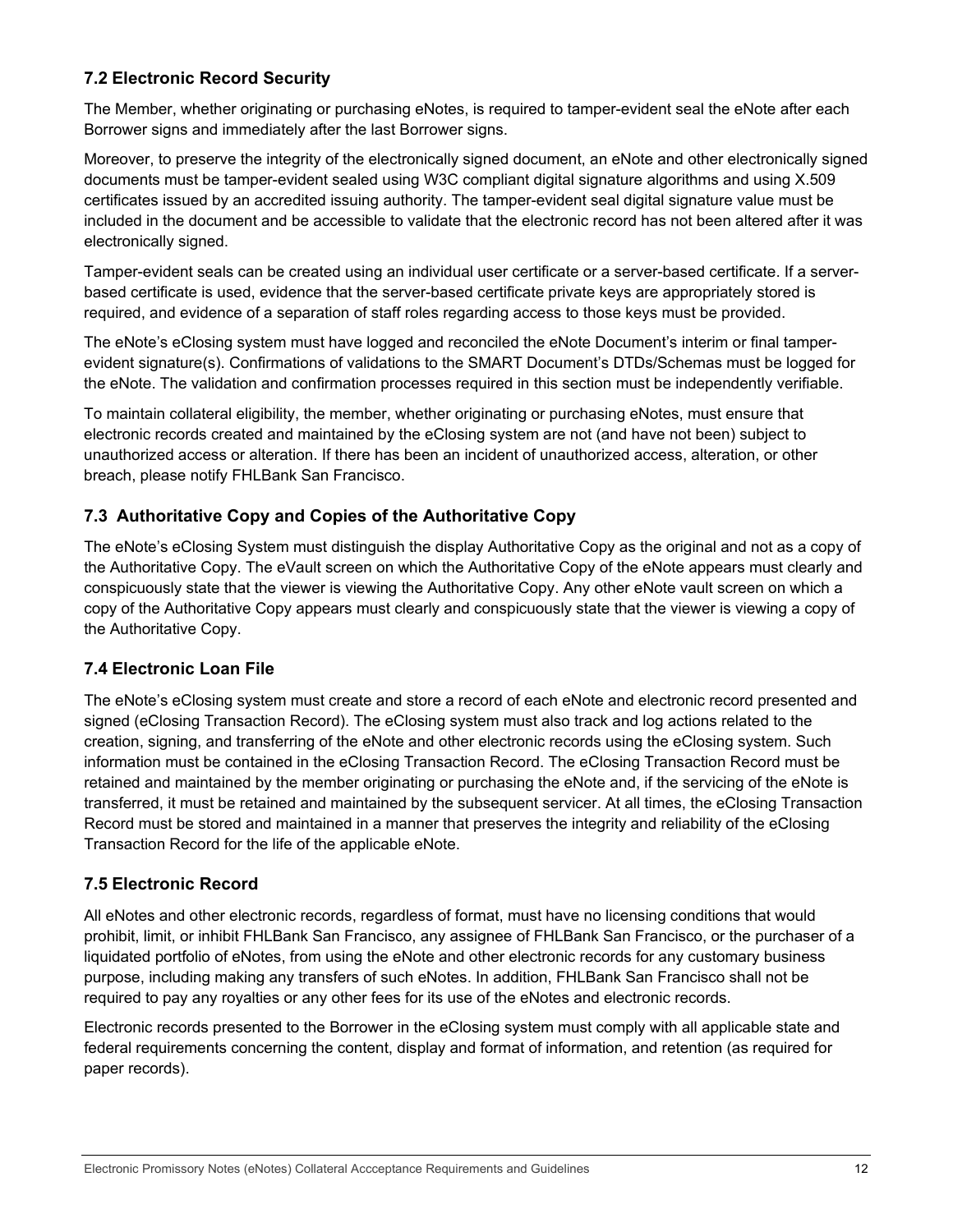The eNotes and other electronic records must accurately reproduce the fonts, styling, margins, and other physical features when electronically displayed and printed post-execution, and as required by state and/or federal law. In addition, the party viewing or printing the electronic record must be able to ascertain:

- The content of the electronic record:
- The name of the Borrower signing the electronic record and the legal capacity in which the Borrower signed; and
- <span id="page-12-0"></span>− The time and date the electronic record was signed.

# **7.6 Encryption Requirements**

Encryption algorithms used by eClosing systems and processes must be compliant with National Institute of Standards and Technology (NIST) and FIPS 140-2 guidance.

The eNote's eClosing systems and processes that use X.509 digital certificates for device/server-based TLS/SSL session authentication must support a minimum of a SHA-256 signing hash. TLS session of eClosing systems and processes must use a minimum of 2048-bit RSA key and 128-bit AES key.

The eNote's eClosing systems and processes must support and use multifactor authentication methods such as combinations of unique user ID/password, S/Key, Password tokens, Biometrics, Smart card authentication, and X.509 digital certificates.

The member, whether originating or purchasing the eNotes, must conduct due diligence on a digital certificate issuing authority's (Certificate Authority) compliance with industry standards. Failure to do so may result in greater susceptibility to encryption eavesdropping (such as man-in-the-middle attacks) and fraudulent digital signatures, and increases the risk to data integrity and confidentiality.

# <span id="page-12-1"></span>**8 MERS (Mortgage Electronic Registration Systems, Inc.) eRegistry Requirements**

## <span id="page-12-2"></span>**8.1 Overview**

An eRegistry, in simple terms, is a ledger that tracks an owner of an asset, any related transactions of that asset (including authentication), and the storage location of the Authoritative Copy. It may be thought of as a shared database repository that shows the transactions concerning a given asset (in this case, eNotes). Such details include where the asset originated, where it has moved, the owner of the asset, and an assurance that the asset has not changed in any way.

MERS offers the MERS System, a national electronic registry that tracks the changes in mortgage servicing, servicing rights, and beneficial ownership interests in residential mortgage loans that are registered on the MERS registry. MERS serves as the mortgagee in the land records for loans registered on the MERS System and is a nominee (or agent) for the owner of the promissory note.

MERS also offers an eRegistry and an eDelivery service for eNotes. The MERS® eRegistry is different and distinct from the MERS System. The MERS eRegistry component was created in 2003 in response to the eCommerce laws, and registration is required for eNotes sold to Fannie Mae and Freddie Mac. The MERS eRegistry meets the safe harbor requirements, as specified in the eCommerce laws, ESIGN and UETA, for transferable records.

For eNotes to qualify as collateral, FHLBank San Francisco currently requires use of the MERS eRegistry.

## <span id="page-12-3"></span>**8.2 Agreements**

The member must execute the membership agreement with MERS and any related addenda in order to be an active participant in the MERS eRegistry and establish FHLBank San Francisco as the Secured Party.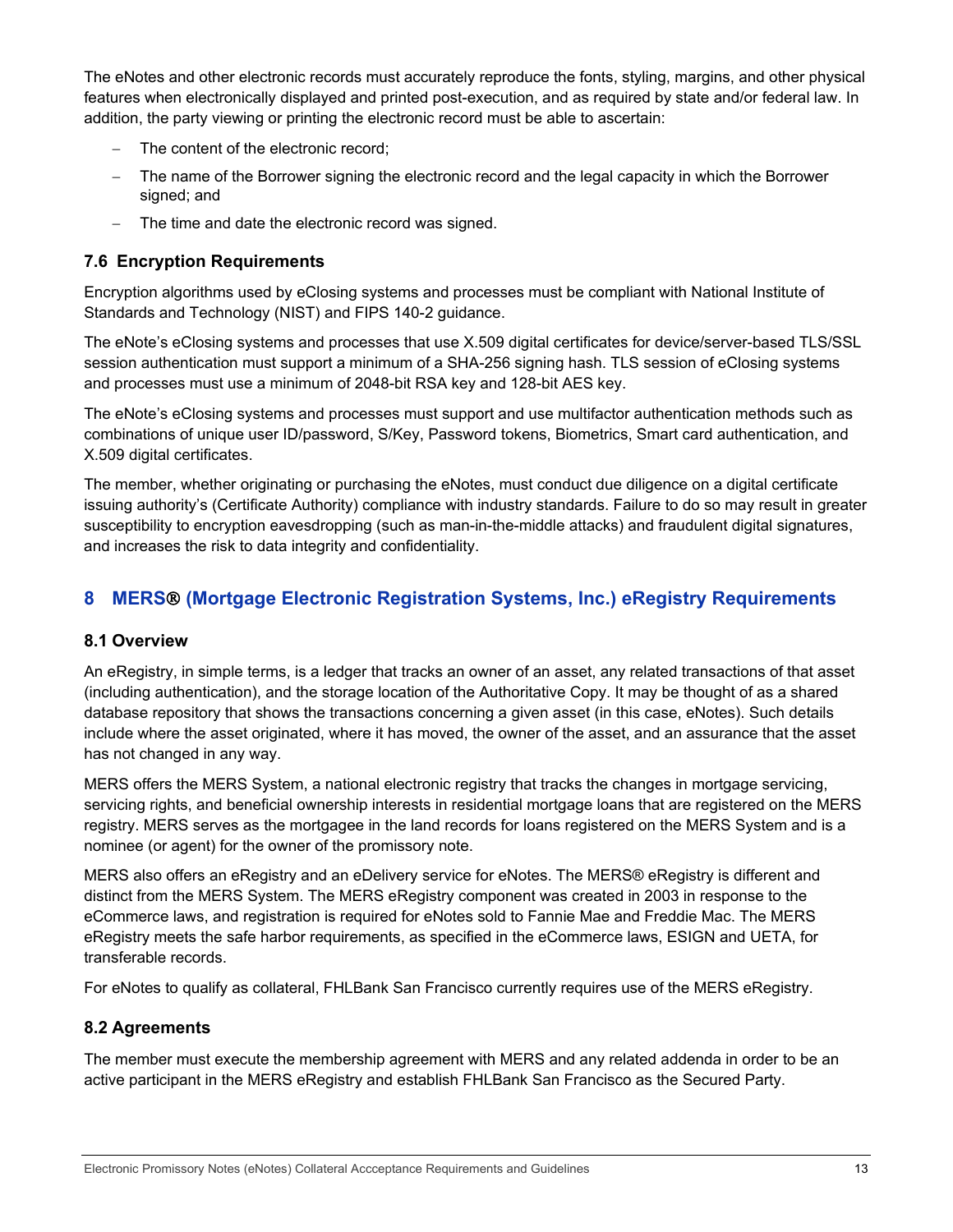# <span id="page-13-0"></span>**8.3 Registration**

eNotes must be issued a MIN (Mortgage Identification Number) by MERS and registered in the MERS eRegistry prior to being considered qualifying collateral. eNotes must be registered within one business day of the closing date. FHLBank San Francisco may allow exceptions at the onboarding stage on a case-by-case basis, in its sole discretion.

The human-readable view of the eNote must not contain a Social Security number; please consult the MERS eRegistry technical support team for information on providing the Social Security number to the MERS eRegistry for eNote registration.

# <span id="page-13-1"></span>**8.4 MERS eRegistry Designations**

The level of FHLBank San Francisco control exercised over changes to MERS entities, location, data, or status with regard to pledged eNotes may vary based on member organization type, financial condition, risk rating, collateral quality, and collateral availability. In certain circumstances, a member's changes to an entity association may be automatically accepted. In other circumstances, such changes may require manual acceptance by FHLBank San Francisco as the Secured Party. This level of automated authorization is at the sole discretion of FHLBank San Francisco.

# <span id="page-13-2"></span>**8.5 Authorized Rights Holder on the MERS eRegistry**

#### <span id="page-13-3"></span>**8.5.1 Controller**

The Controller is the party (entity) named on the System of Record that has Control of the eNote. For example, the Controller can be thought of as the "holder," "holder in due course," and/or "purchaser" of an original paper note as defined in the Uniform Commercial Code.

The member will be the Controller of the eNote. FHLBank San Francisco, as the Secured Party, may replace the member as the Controller in order to protect its security interest, unless otherwise required by the member's collateral arrangement with FHLBank San Francisco.

#### <span id="page-13-4"></span>**8.5.2 Controller's Delegatee**

The Controller Delegatee is a member of the MERS eRegistry that is authorized by the Controller to perform certain MERS eRegistry transactions on the Controller's behalf. The assignment of the Controller Delegatee is designated at the member's sole discretion, unless restricted by the member's collateral arrangement with FHLBank San Francisco.

#### <span id="page-13-5"></span>**8.5.3 Secured Party**

The Secured Party is the entity named on the MERS eRegistry that has been assigned or granted a security interest in the eNote by the Controller. All eNotes must list FHLBank San Francisco in the Secured Party field of the MERS eRegistry for as long as the collateral is pledged to FHLBank San Francisco.

#### <span id="page-13-6"></span>**8.5.4 Secured Party Delegatee**

The Secured Party Delegatee is the member of the MERS eRegistry that is authorized by the Secured Party to perform certain transactions on the Secured Party's behalf. This field is determined at FHLBank San Francisco's sole discretion.

#### <span id="page-13-7"></span>**8.5.5 eNote Location**

This is the entity that maintains the Authoritative Copy of the eNote, and any electronic documents that modify the terms of the eNote (Location). For pledged eNote collateral, this must be FHLBank San Francisco's eNote eVault.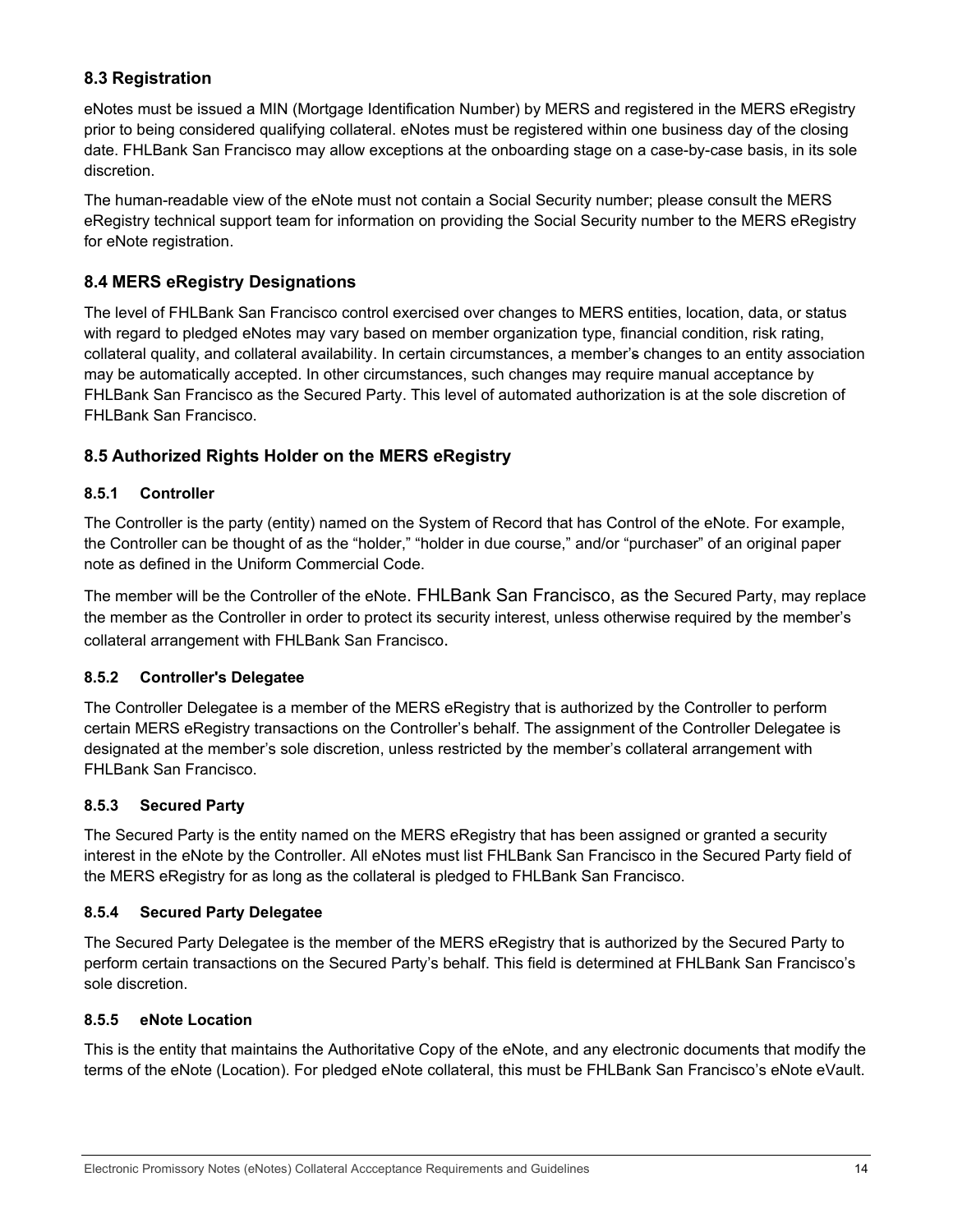# <span id="page-14-0"></span>**8.6 Transfer of Control or Location**

In the MERS eRegistry, a system transaction is to request a change to the current Controller or Location of an eNote, or location of a pledged eNote, and subject to FHLBank San Francisco notification and/or approval depending on the member's collateral arrangement. Note that upon acceptance of a transfer of control transaction, the Secured Party is removed. Such acceptance and authorizations are held at the sole discretion of FHLBank San Francisco, subject to FHLBank San Francisco's right as Secured Party to revoke that automatic acceptance.

# <span id="page-14-1"></span>**8.7 Change Data Transactions**

Changes to data on the MERS eRegistry for assumptions, naming or releasing a Servicer or a Delegatee, modifying an eNote, and/or updating data (such as a name change) may need acceptance or prior approval from FHLBank San Francisco.

## <span id="page-14-2"></span>**8.8 Change Status Transactions**

#### <span id="page-14-3"></span>**8.8.1 Pay Off + Reversal and Charge Off and Reversal**

MERS has the ability to change set restrictions of the Controller (or any other authorized Rights Holder) to deactivate an eNote record while a Secured Party is named.

If a MERS member is permitted to perform deactivations to an eNote record while FHLBank San Francisco is named as Secured Party, FHLBank San Francisco will receive notification.

If a MERS member is not permitted to deactivate an eNote record while FHLBank San Francisco is named as Secured Party, FHLBank San Francisco will need to first release its interest before the eNote can be deactivated.

#### <span id="page-14-4"></span>**8.8.2 Registration Reversal**

While named as the Secured Party, FHLBank San Francisco will receive notification of registration reversals.

#### <span id="page-14-5"></span>**8.8.3 Conversion to Paper and Reversal**

MERS has the ability to restrict the Controller (or any other authorized Rights Holder) to convert an eNote record to paper while a Secured Party is named. However, under the terms of the Addendum to ASA, a member cannot convert eNotes to paper notes without written consent from FHLBank San Francisco when such eNotes are pledged.

If a MERS member is permitted to convert an eNote record to paper while FHLBank San Francisco is named as Secured Party, FHLBank San Francisco must receive prior notification.

If a MERS member is not permitted to convert an eNote record to paper while FHLBank San Francisco is named as Secured Party, FHLBank San Francisco will need to first release its interest before the eNote can be converted to paper.

#### <span id="page-14-6"></span>**8.8.4 Transfer to Proprietary Registry and Reversal**

MERS has the ability to restrict the Controller (or any other authorized Rights Holder) to transfer an eNote to a proprietary registry while a Secured Party is named.

If a MERS member is permitted to transfer an eNote to a proprietary registry while FHLBank San Francisco is named as Secured Party, FHLBank San Francisco will receive notification.

If a MERS member is not permitted to transfer an eNote to a proprietary registry while FHLBank San Francisco is named as Secured Party, FHLBank San Francisco will need to first release its interest before the eNote will be transferred to a proprietary registry.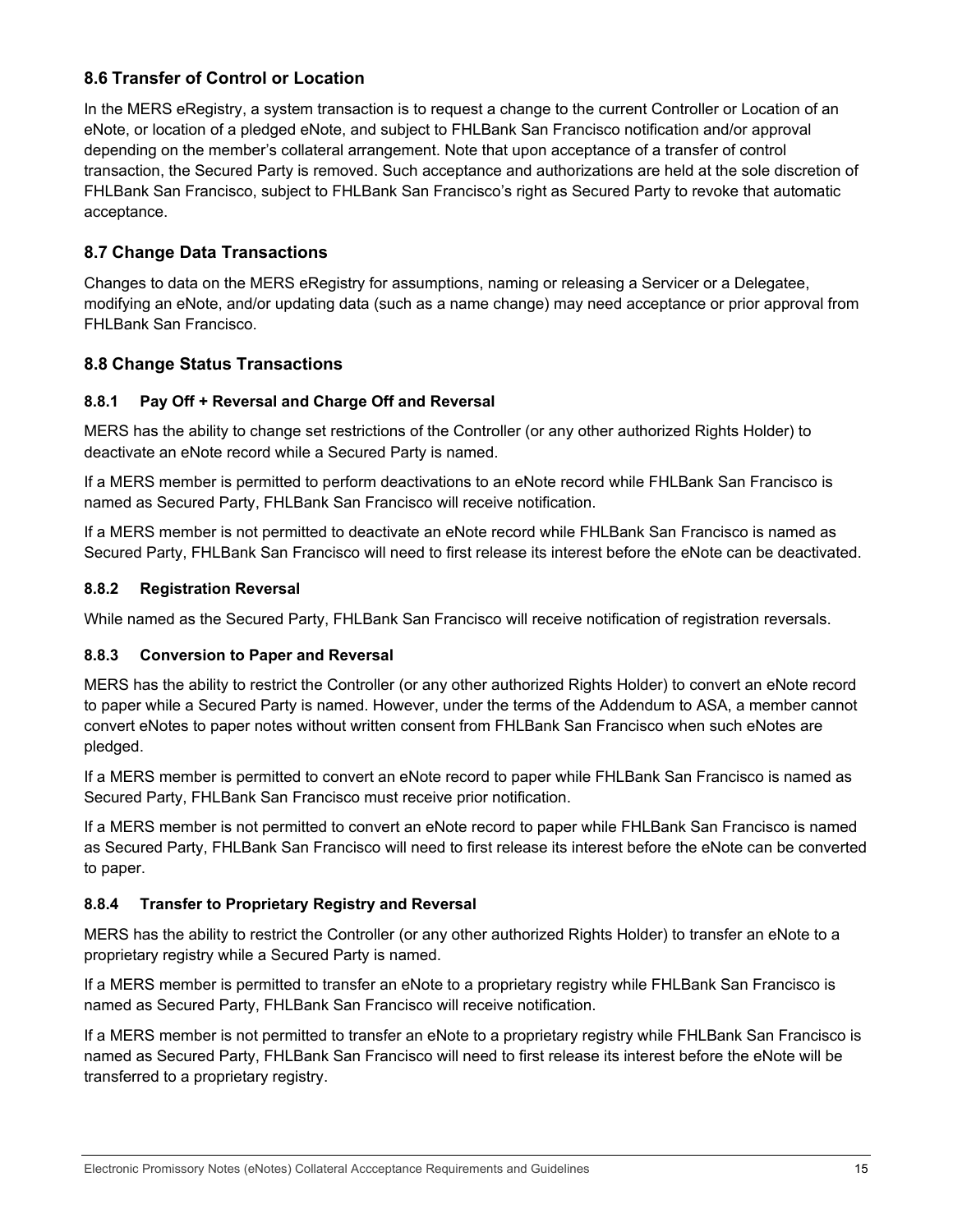#### <span id="page-15-0"></span>**8.8.5 Modification Reversal**

While named as the Secured Party, FHLBank San Francisco will receive notification of modification reversals.

### <span id="page-15-1"></span>**8.9 Doing Business As (DBA) Tradenames on eNotes**

Generally, state law recognizes a DBA or tradename as an alias; it is not a separate legal entity, but merely an alternative name for the legal entity using the tradename. There are special considerations for DBA tradenames on eNotes on the MERS® eRegistry.

The relationship between the differing names – the DBA is listed on the eNote and the member's legal entity name (MERS eRegistry Organization identifier) as the Controller – is not reflected on the MERS eRegistry. This may cause risk to the member's legal rights as the Controller.

For members that intend to use DBA tradenames on eNotes:

- (1) the legal entity name must also be included on the face of the eNote (e.g. ABC Financial, Inc., dba XYZ Mortgage), AND
- (2) the initial MERS eRegistry registration must reflect the legal entity name as the initial controller.

# <span id="page-15-2"></span>**9 eVault Requirements**

FHLBank San Francisco has completed a basic security and technical review of many eVault vendor systems. The member needs to ensure that their eVault is Fannie Mae or Freddie Mac compliant with requirements in this section. If the member's eVault was not previously reviewed by FHLBank San Francisco, the eVault must go through FHLBank San Francisco's interface and integration process.

Prior to FHLBank San Francisco's acceptance of a member's eNotes as collateral, the member must execute the necessary legal agreement(s) with FHLBank San Francisco and complete any approved initial checks required to ensure compatibility with FHLBank San Francisco's eVault.

## <span id="page-15-3"></span>**9.1 Authoritative Copy Requirements**

Once approved, the member must store the Authoritative Copy of an eNote in the member's eVault until pledged. Once an eNote is pledged and the location of the Authoritative Copy is transferred to FHLBank San Francisco's eVault, the member must store *a copy* of the Authoritative Copy of the eNote in its own eVault. Periodic reconciliation between the member eVault and the MERS eRegistry to ensure alignment between the two systems is required. Additionally, the member's eVault must have functionality to perform eNote integrity validation to verify that the tamper-evident seal digital signature is valid and has not been compromised. Proof of periodic audits of the tamper-evident seal digital signature are required.

The eVault used by the member must interface with MERS eRegistry. Third parties involved with the process of pledging the eNotes must also be set up in the member's MERS eRegistry profile in MERS and within the eVault application. This includes all related third parties within the eNote process for loans pledged to FHLBank San Francisco (e.g., servicer, sub-servicer, and Location).

The member's eVault view screen on which the Authoritative Copy appears must state that the eNote being viewed is the Authoritative Copy.

The member's eVault view screen on which *a copy* of the Authoritative Copy appears must state the eNote being viewed is *a copy* of the Authoritative Copy.

Upon receipt of the eNotes, the eVault used by the member validates (re-computes) all of the eNotes' tamperevident signatures and compares them with the corresponding tamper-evident signatures in the MERS eRegistry.

**Note**: Validation against the MERS eRegistry is automatically completed by FHLBank San Francisco's eVault upon delivery of the Authoritative Copy of the eNote.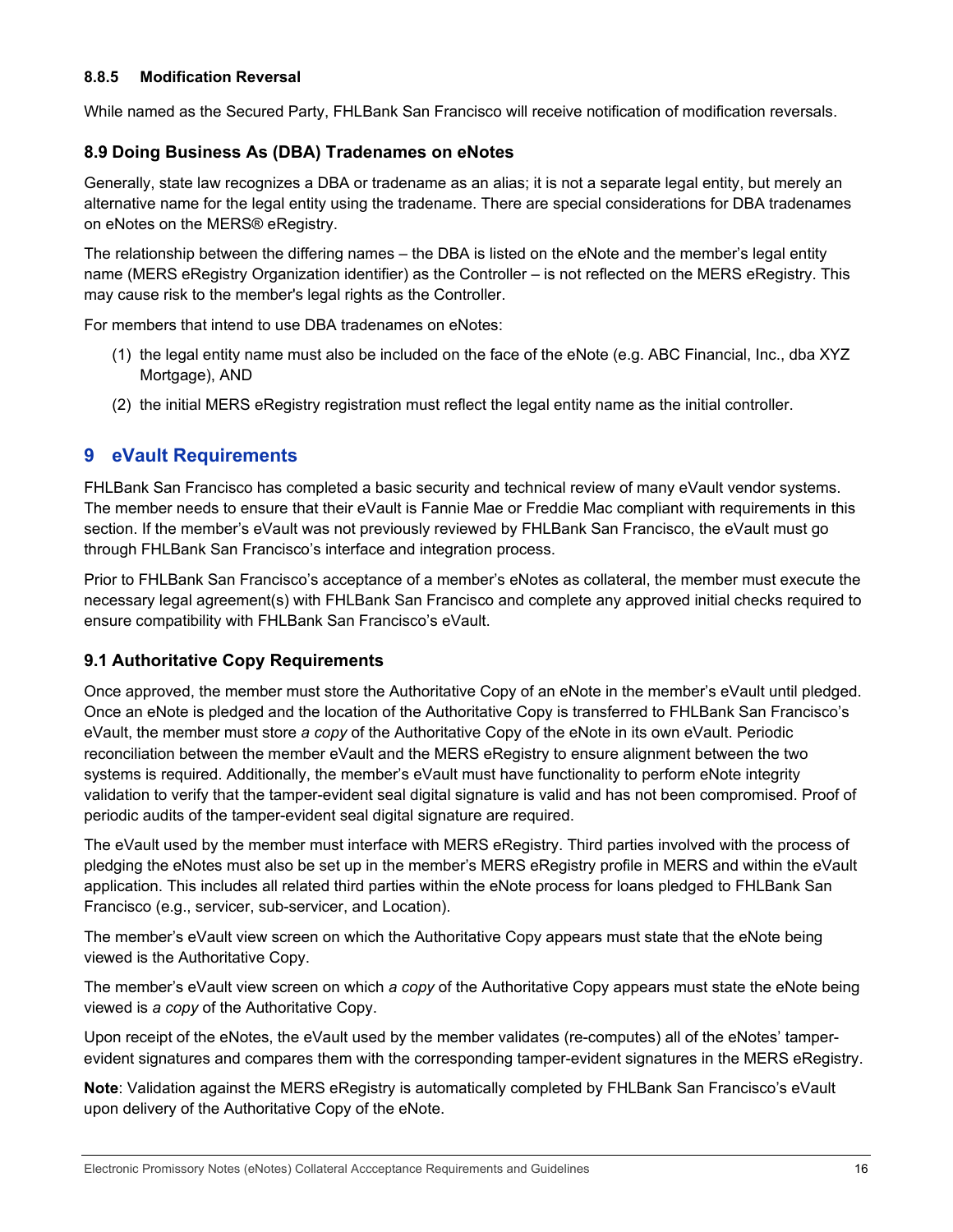# <span id="page-16-0"></span>**9.2 Assignment of FHLBank San Francisco to Secured Party and Location Roles in MERS eRegistry**

As instructed by the member, FHLBank San Francisco's proper assignment within the MERS eRegistry will need to be performed, per-loan, to support FHLBank San Francisco as the Secured Party for pledging.

#### <span id="page-16-1"></span>**9.3 Length of time to support the eNote and supporting documents**

The eVault used by the member must preserve the eNote (or copy of the eNote) and other electronic documents that relate to pledged collateral for the life of loan plus seven years.

### <span id="page-16-2"></span>**9.4 Integrity and Security**

Regarding the integrity and security components of a member's eVault:

- The eVault must support one or more authentication methods to authenticate user access.
- The eVault must protect system integrity through appropriate measures, such as safeguarding against malware, firewall, and network perimeter security controls, etc.
- The eVault must verify document integrity, including, but not limited to, compliance with eNote Document Type Definition ("DTD") or schema and eNote Tamper-Evident Seal before accepting documents.
- The eVault must log the validations (re-computations of Hash Values) of eNotes' and any other SMART Documents' Tamper Seals.
- The eVault must periodically reconcile the information stored in the eVault and the information stored on the MERS eRegistry.

#### <span id="page-16-3"></span>**9.5 eVault to eVault Transfers and eDelivery**

The eVault used by the member must have the capability to transfer eNotes and any other Electronic Mortgage File Documents in the eVault to another eVault using MERS eDelivery, or by other means, as mutually approved in advance by the member and FHLBank San Francisco.

## <span id="page-16-4"></span>**9.6 Verifications**

The collateral review process includes verification that there is a physical representation of an eSignature present on the eNote and that the Borrower's name is typed below the eSignature.

Verification of the registry operator (e.g., "MERSCORP Holdings, Inc., a Delaware corporation") listed as the operator of the Registry in Transferable Record Section of the eNote is required, as excerpted below:

*(B) Except as indicated in[11][12](subsections (D) and (E) below, the identity of the Note Holder and any person to whom this Electronic Note is later transferred will be recorded in a registry maintained by MERSCORP Holdings, Inc., a Delaware corporation or in another registry to which the records are later transferred (the "Note Holder Registry").*

Refer to Section 5.4 of these guidelines, "eNote transferable record clause," for registry operator requirements.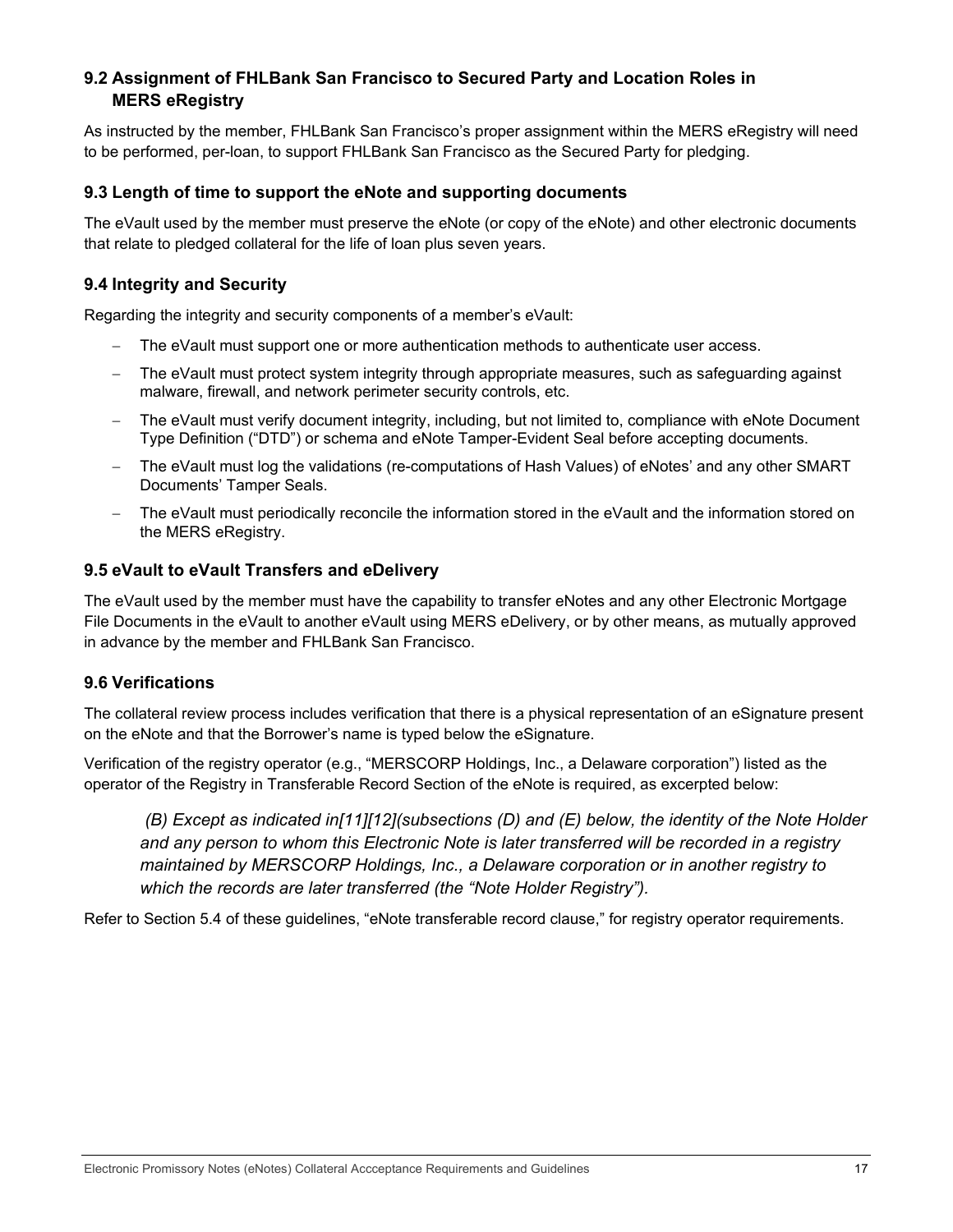# <span id="page-17-0"></span>**9.7 Encryption Requirements**

Regarding the encryption requirements for a member's eVault:

- − The eVault encryption algorithms used by the member must be compliant with NIST and FIPS 140-2 guidance.
- − The eNote Vault X.509 digital certificates used by the member for device/server-based TLS/SSL session authentication must support a minimum of SHA-256 signing hash. The eVault used by the member for TLS sessions must use a minimum of 2048-bit RSA key and 128-bit AES key.
- − The eVault used by the member must support industry-acceptable multifactor authentication.

The member should conduct appropriate due diligence on a digital certificate issuing authority's (Certificate Authority) compliance with industry standards. Failure to do so may result in greater susceptibility to encryption eavesdropping (such as man-in-the-middle attacks) and fraudulent digital signatures, and increases the risk to data integrity and confidentiality.

## <span id="page-17-1"></span>**9.8 eMortgage File Documentation Management**

The Mortgage Collateral Update (MCU) File for eNotes pledged may contain paper and electronic documents. The member must maintain records that cross-reference the paper and electronic documents.

Paper documents must be retained as required by FHLBank San Francisco's collateral policies and guidelines, and the Electronic Mortgage File Documents must be retained in the member's eVault.

If the eVault does not allow storage of Electronic Mortgage File Documents other than the eNote, the documents must be stored securely as required by FHLBank San Francisco's collateral policies or guidelines.

# <span id="page-17-2"></span>**10 Servicing System Requirements**

#### <span id="page-17-3"></span>**10.1 eMortgage Servicer**

As used in this section, a servicer may refer to the member or a third-party servicer.

The servicer must have an FHLBank San Francisco-approved eVault, or have a third-party arrangement with a custodian or servicer that is holding eNotes on the member's behalf in an approved eVault, to have the ability to perform MERS eRegistry transactions. FHLBank San Francisco may need access to the servicer's eVault and/or servicing data while collateral is pledged.

The servicer must have the ability to identify all eNotes pledged. The servicer must be an approved and active member and user of the MERS eRegistry that has (and shall maintain at all times) connectivity to the MERS eRegistry and eDelivery.

The servicer must have the ability to record all status changes and required actions that occur during the life of the eNote in the MERS eRegistry. The servicer must have the ability to confirm that the MERS eRegistry accurately reflects the "Controller," "Secured Party," and "Location" at all times.

The servicer must have documented eNote servicing procedures.

## <span id="page-17-4"></span>**10.2 Performing Loans**

The servicer must maintain the current status of the eNotes on the MERS eRegistry.

Neither the servicer nor any other party may convert a pledged eNote into a paper note without FHLBank San Francisco's prior specific and express written consent. Once a pledged eNote is converted into a paper note it can no longer be considered eNote collateral and is no longer considered eligible collateral.

In the event FHLBank San Francisco gives its specific and express written consent to convert a pledged eNote to paper, the member must comply with FHLBank San Francisco's instructions in connection with such conversion.